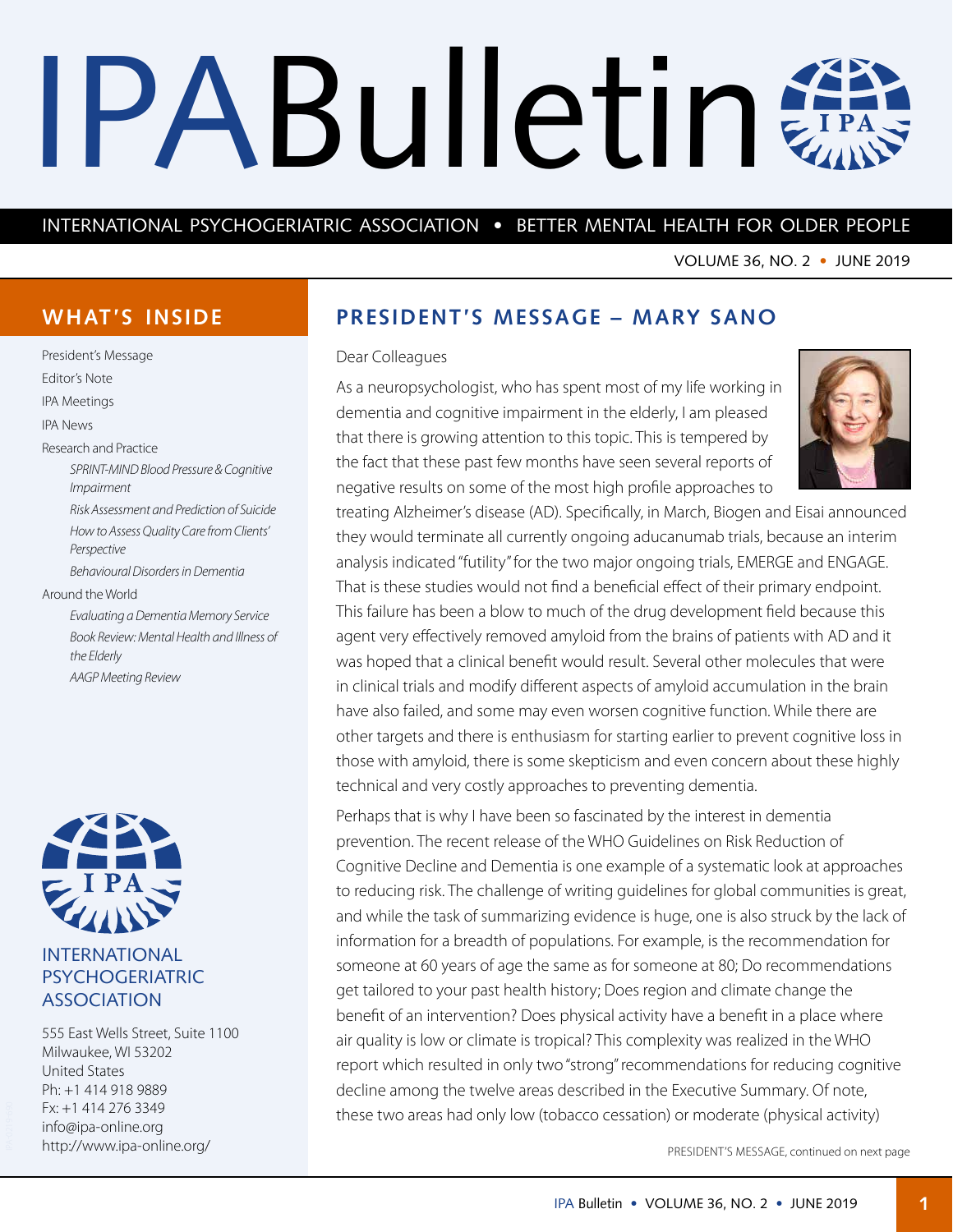# **PRESIDENT'S MESSAGE**

#### **IPA BOARD OF DIRECTORS**

#### **OFFICERS**

President Mary Sano, *United States* President-Elect

William Reichman, *Canada* **Secretary** 

Huali Wang, *P.R. China*

Treasurer Kate Zhong, *United States* Immediate Past President Raimundo Mateos, *Spain*

#### **BOARD OF DIRECTORS**

Daisy Acosta, *Dominican Republic* Tzung-Jeng Hwang, *Taiwan* Manabu Ikeda, *Japan* Raymond Koopmans, *The Netherlands* Carmelle Peisah, *Australia* Kiran Rabheru, *Canada*

#### **PAST PRESIDENTS**

Manfred Bergener, *Germany* Gösta Bucht, *Sweden* Kazuo Hasegawa, *Japan* Bertil Steen, *Sweden* Sanford I. Finkel, *United States* Raymond Levy, *United Kingdom* Barry Reisberg, *United States* Edmond Chiu, *Australia* Alistair Burns, *United Kingdom* George T. Grossberg, *United States* Joel Sadavoy, *Canada* Helen Fung-kum Chiu, *Hong Kong* Masatoshi Takeda, *Japan* Jacobo Mintzer, *United States* Henry Brodaty, *Australia*

#### **IPA SECRETARIAT**

Executive Director Kate Filipiak, CAE, *United States*

Communications Manager Denise Barnett, IOM, United States



#### PRESIDENT'S MESSAGE, *[continued from page](#page-0-0) 1*

quality of evidence. In the case of tobacco cessation, the recommendation is further modified by adding it may have other health benefits. Among dietary interventions, the Mediterranean-like diet was only conditionally recommended. An unusual occurrence was the "strong recommendation" to "Not recommend" specific supplements (vitamin B and E) polyunsaturated fatty acids and complex supplements. This maybe a bit confusing and it will be important to observe the impact and uptake of this recommendation.

Reduction of several other risks that were evaluated and received "conditional" status or no recommendation for reducing and risk of cognitive decline and dementia. For example, social activity interventions, management of depression, and management of hearing loss, receive no recommendations for reducing cognitive decline and dementia. In many cases this is due to limited data, and in some cases (hearing loss, and management of depression) previously published guidelines exist to recommend the intervention for other health reasons. This report reminded me that we can never forget the whole person, especially in old age. While some specific interventions may not currently have evidence to support a direct effect on cognition, they may be relevant to a wider range of issues that address "Better Mental Health for Older Persons".

Finally, I want to share with you my observation that both strong and conditional recommendations require modifying behavior to improve health outcomes. Behavioral health has long been part of the mental health field. However, the specific and specialized field of behavioral health in aging is upon us. The next decades will see people living longer and we at IPA want to help collect the evidence base to tell them how to live better. Studies to learn the best methods to motivate aging populations are in desperate need. Using technology in agefriendly ways to improve compliance, to track progress on new habits and to receive support to persevere in healthy activities are all worthy of study. I hope this mission will mean as much to you as it does to me.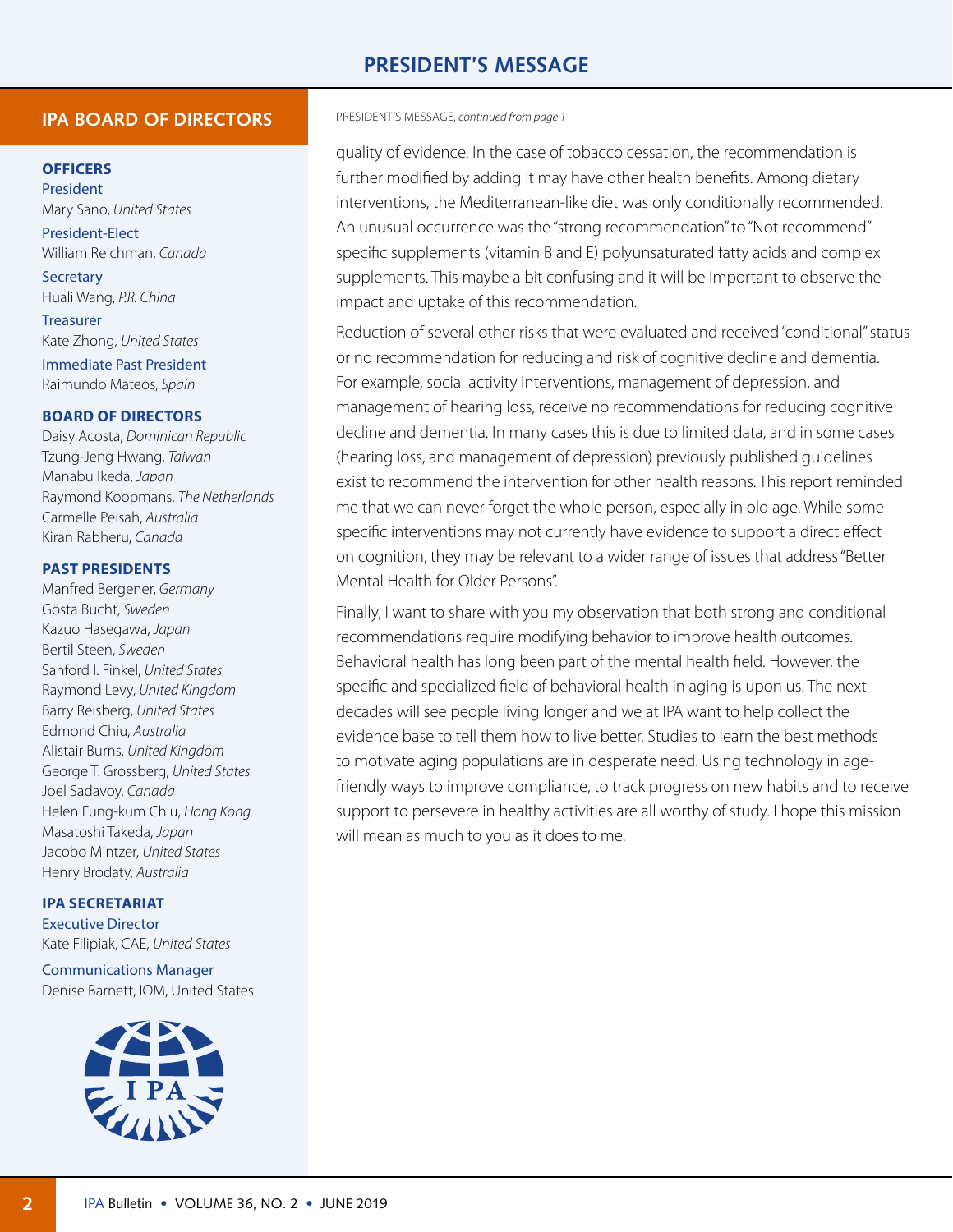# **EDITOR'S NOTE**

#### **EDITOR'S NOTE – TZUNG-JENG HWANG**

IPA has been a leader in developing definitions and advancing understanding of neuropsychiatric symptoms in dementia. In 2019 March, IPA launched an expert consensus meeting in defining psychosis in dementia in Lisbon, Portugal during the AD/PD meeting period. In this issue, there is a brief report on this initiative. The 2019 IPA Congress in Santiago de Compostela, Spain, is now in good shape, with eight pre-Congress



workshops, at least six plenary sessions, 20 symposiums, and more than 200 free communications and posters. We can expect a fruitful scientific conference with spiritual nourishment. Furthermore, in order to increase our membership and global impact, President Dr. Sano led the Board of Directors to work on a plan to increase the board size, so that we can have more leaders and colleagues around the world working together to make the world a better place for the elderly.

I am pleased that, in this issue, there are seven articles, four in "**Research and Practice,**" and three in "**Around the World.**"

In "**Research and Practice**": Dr. Lam (Canada) introduces an interesting and important study: SPRINT-MIND, a randomized controlled trial of intensive systolic blood pressure control to a target of under 120 mmHg. It is the first major trial to demonstrate that an intervention reduces the incidence of mild cognitive impairment. Dr. Huang (Taiwan) updates us on the issue of how suicide prediction models work. The conclusion is application of suicide risk stratification is not recommended considering the poor predictive validity, insufficient corresponding evidence-based treatment, and possible negative clinical impact. Dr. Sion (Netherlands) discusses how an experienced quality of care is a process of expectations before, during, and after an assessment in the context of receiving care. Finally, Dr. Valzolgher (Italy) portrays a patient with dementia of Lewy body whose visual hallucinations were successfully treated with memantine.

In "**Around the World**": Dr. Giebel (UK) shares with us her precious experiences in how she and a clinician have benefited from working on service evaluation together, sharing knowledge and learning from being immersed in the other setting (academia and clinical practice). Dr. Liang (Taiwan) recommends a good book *The Mental Health and Illness of the Elderly*, edited by our IPA colleagues, Helen Chiu (Hong Kong) and Ken Shulman (Canada). This book is divided into three sections: The Global Challenge of Aging Populations; Diagnosis and Assessment; and Treatment and Services. Finally, Dr. Reimers (USA) reports on the 2019 AAGP Annual Meeting in Atlanta, Georgia. The meeting was a resounding success covering a range of topics, many related to policy and advocacy in geriatric psychiatry. I cordially invite IPA members to submit articles to share thoughts and experiences

with us! You can reach us at IPABulletin@ipa-online.org.

### **IPA BULLETIN EDITORS**

Editor-in-Chief Tzung-Jeng Hwang, *Taiwan*

Assistant to the Editor-in-Chief Alfonso Alfini, *United States*

Deputy Editor for Research and **Practice** Mark Rapoport, *Canada*

#### Assistant Editors for Research and **Practice**

Clarissa Giebel, *United Kingdom* Gillian Stockwell-Smith, *Australia* Hilde Verbeek, *The Netherlands*

#### Assistant Editors for Around the **World**

Clarissa Giebel, *United Kingdom* Jorge Pla, *Spain* Karen Reimers, *United States* Guk-Hee Suh, *South Korea* Laura Valzolgher, *Italy*

Technology Editor Yung-Jen Yang, *Taiwan*

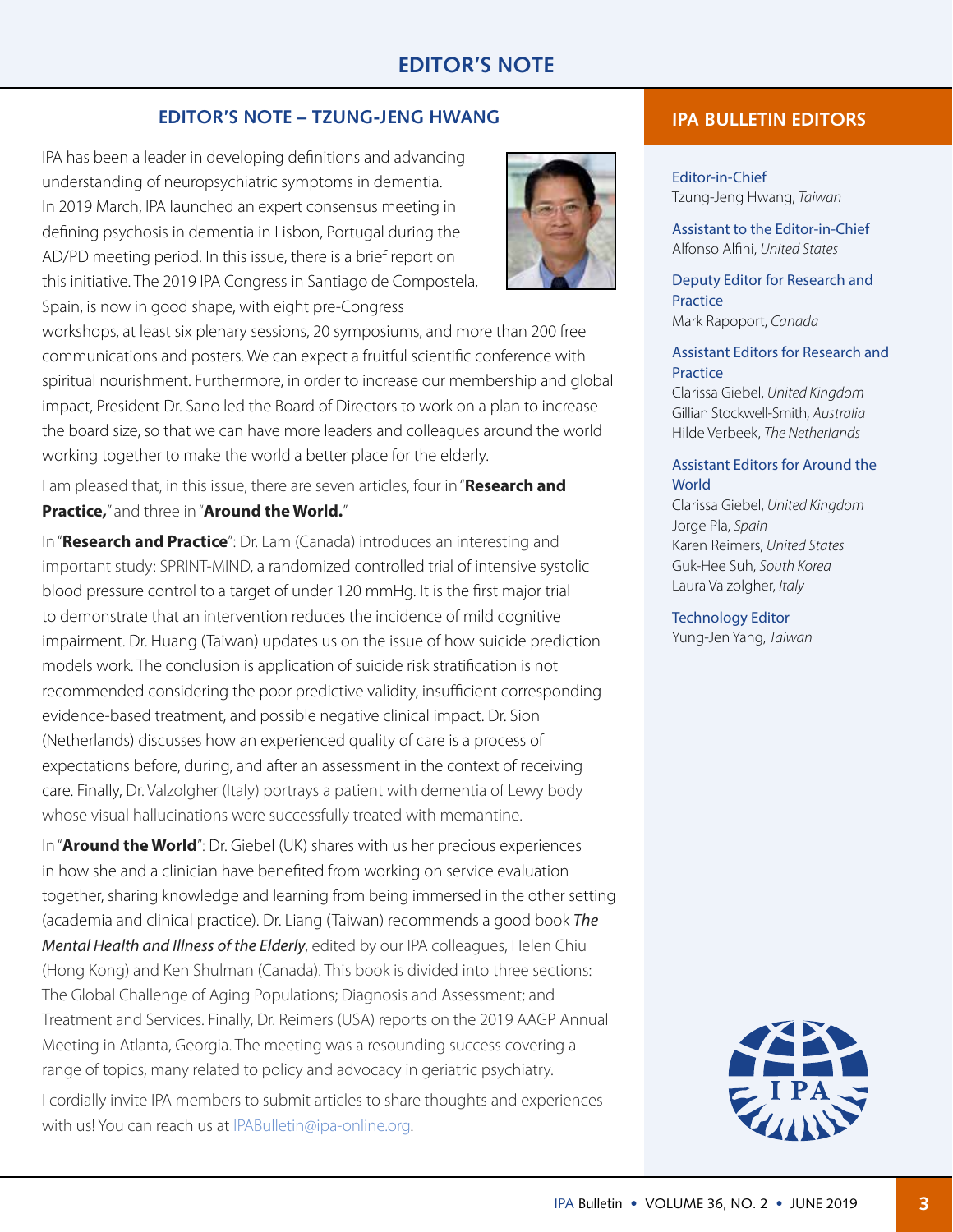# **IPA MEETINGS**



IPA/SEPG Joint International Congress 31 AUGUST - 3 SEPTEMBER 2019 *Santiago de Compostela, Spain*



International Psychogeriatric Association<br>Better Mental Health for Older People



www.ipa-online.org/2019congress





# FULL DAY WORKSHOPS:

Primary Care Mental Health in Older People The 6th International Capacity Conference

# HALF DAY WORKSHOPS:

Improving Caregiver Interventions: New Clinical Approaches and Research Strategies Updates/ Controversies in Alzheimer's Disease: Risk Factors, Protective Factors and **Treatments** 

Measurement of Challenging behavior (CB); views from different perspectives International initiatives to address inappropriate psychotropic use in long term aged care PAIN in Older Adults with Cognitive Impairment especially Dementia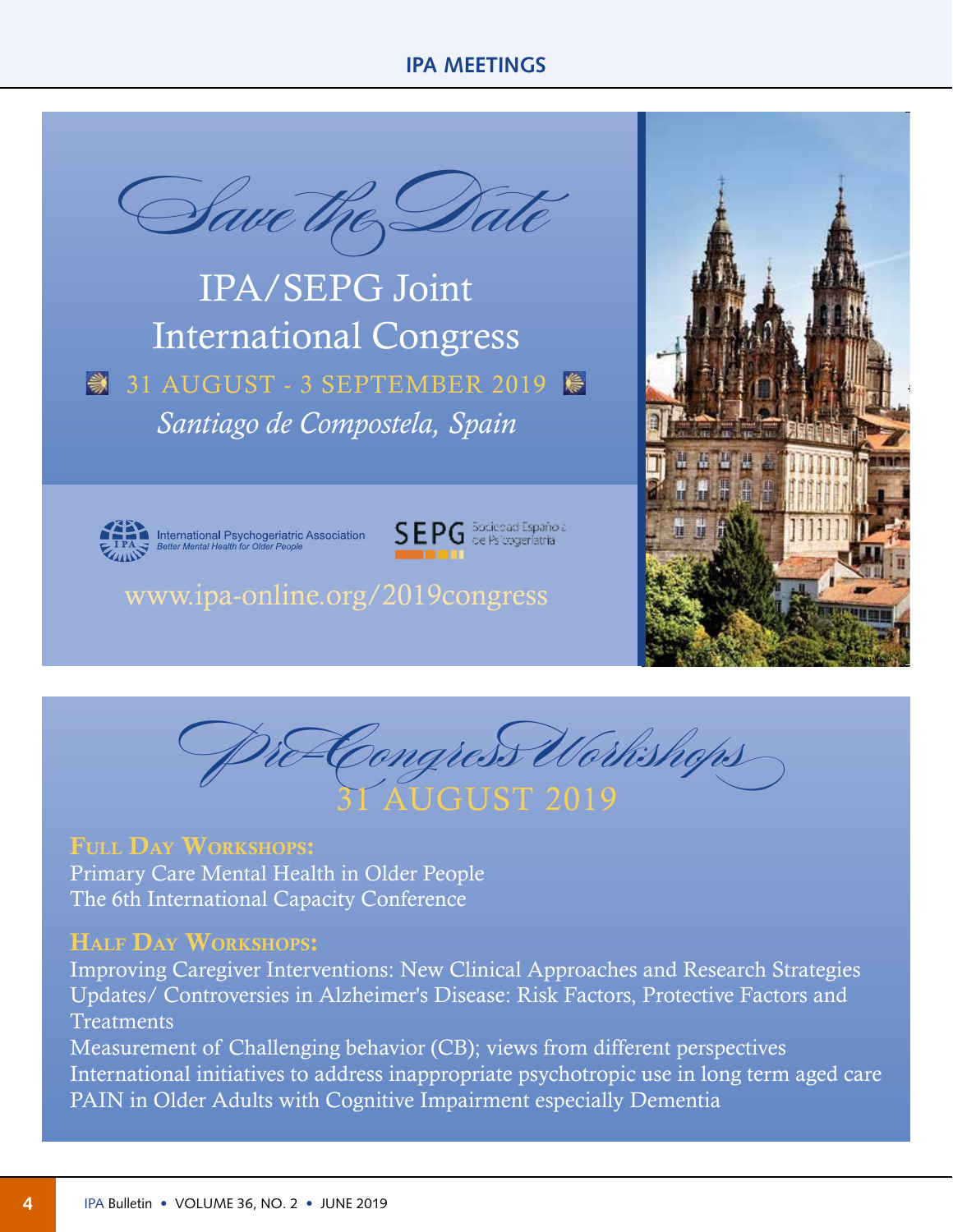# **IPA NEWS**

## **IPA ANNOUNCES LOSS OF FOUNDING PRESIDENT MANFRED BERGENER (1936-2019)**

Dr. Professor Manfred Bergener, Inspirationalist, visionary and first President of the International Psychogeriatric Association (1982-1987), died in March 2019, in Koln, Germany.

Dr. Prof. Bergener agreed to assume leadership of this fledgling organization at a Congress in Cairo, Egypt in November 1982. At that time, several prominent leaders in the small field of geriatric mental

health did not believe that the time was right to form an international organization. Moreover, there had been a recent flareup between Israel and the neighboring countries which reached its zenith at the time of the Congress.

Nevertheless, despite these tensions and the fact that IPA had no funds, no paid membership and lacked an organizational structure, Dr. Bergener's vision, energy, and commitment allowed IPA to survive and thrive.

He espoused three basic principles:

- 1. IPA would address the "nation of older people." Whether in Toronto, Teheran, Tel Aviv or Timbuktu, older people experienced dementing illnesses, depression, psychosis, adjustment disorders, or serve as a models of successful aging. Therefore, IPA would not allow geographic, political or religious differences to interfere with our focus on the "aging nation."
- 2. Our emphasis would be "holistic" ("biopsychosocial"). We would focus on all elements from basic science through clinical care to systems of service delivery, incorporating training models and the latest research in all areas.
- 3. IPA would not limit itself to only one illness. Our focus would be broad, and we would stress the interrelationship between illnesses, such as depression in dementia, or psychological reactions to medical comorbidity.

Under Dr. Bergener's leadership, IPA established a Newsletter in 1983. As Medical Director of Rheinische Landesklinic in Cologne, he organized the first IPA Regional meeting in 1984. Under his leadership and direction, over the next five years IPA held Congresses in Umea, Sweden; Chicago, USA; and Tokyo, Japan. We also brought regional workshops to Paris, France; Vienna, Austria; Budapest, Hungary; and Toronto, Canada.Through Dr. Bergener's initiative, he consummated an agreement with Springer to publish an IPA Journal, *International Psychogeriatrics,* and appointed Gene Cohen as

the initial editor. This successful Journal has achieved high success and continues into its fourth decade.

In 1989, Dr. Bergener arranged for Bayer to support a Research Award. Several young recipients have evolved into major leadership roles in their fields and in their countries.

Following his retirement from the Board of Directors, Dr. Bergener organized the highly successful Congress in Berlin in 1993.

He was also a man of the arts - an accomplished drawer/ sketcher, and an art collector, as well as a man with an extensive knowledge of a wide range of music.

Without Dr. Bergener, it is unlikely that IPA would have survived for very long. He brought a European presence, an understanding of the need for communication among the leaders in the field to understand their common problems from different perspecitives and experiences, his scientific and clinical perspectives, and the vision of what was needed to position an organization to grow into a future and address the growing need of mental health in the elderly.

Through his early efforts and the development of an intact infrastructure, IPA lives today at 37 years old.

Manfred Bergener is survived by his wife, Uta, three daughters - Silke, Henrike and Anja, and three granddaughters – Paula, Julia and Sophia.

*image credit:* <http://www.prof-manfred-bergener.de/>

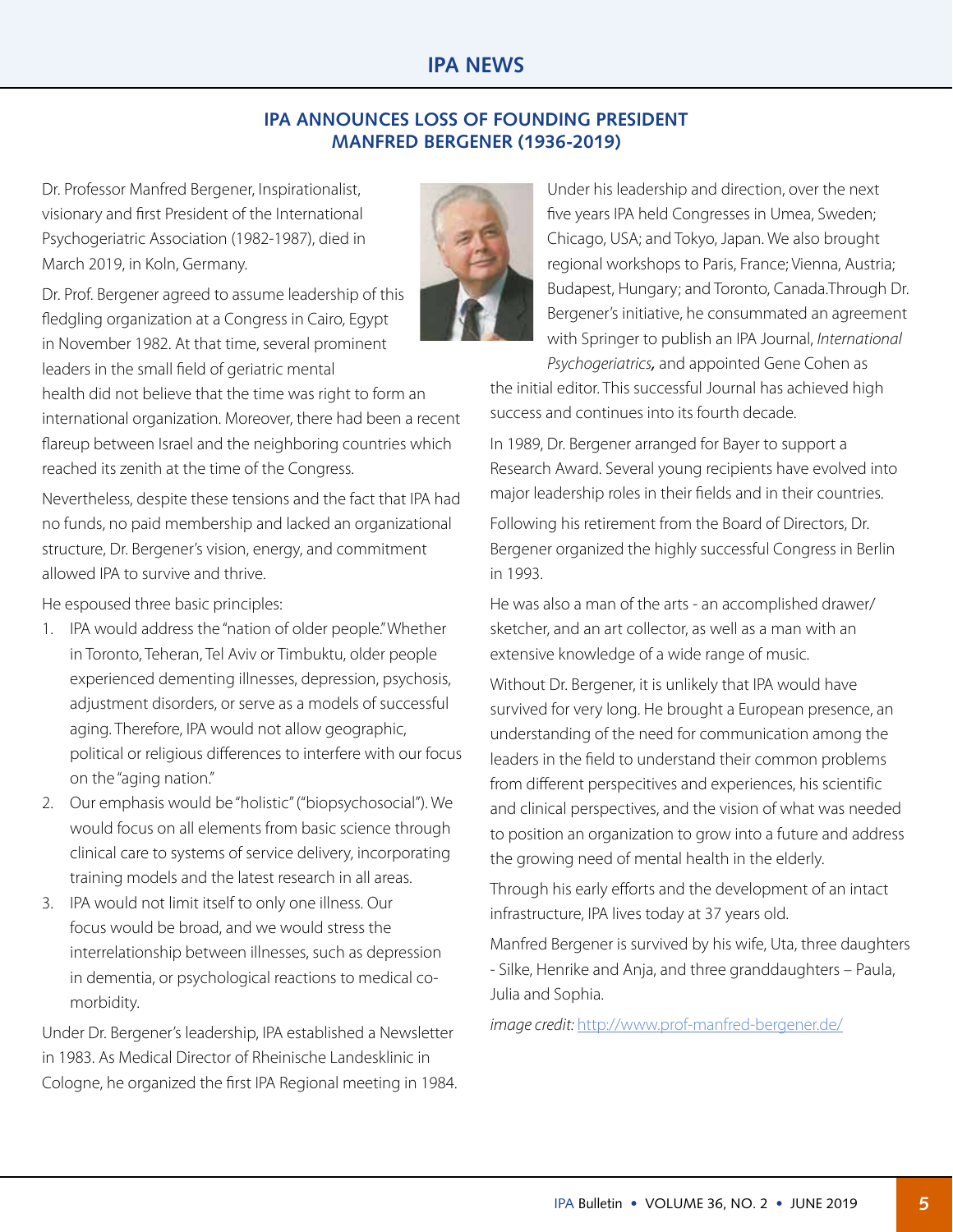## **A REPORT ON PSYCHOSIS IN COGNITIVE IMPAIRMENT INITIATIVE OF THE IPA**

## *Tzung-Jeng Hwang, MD, PhD*

*Department of Psychiatry, National Taiwan University Hospital, Taiwan*

IPA has been a leader in defining neuropsychiatric symptoms in dementia. Taking the opportunity of the 2019 AD/PD meeting in Lisbon, Portugal, IPA convened a group of experts to re-examine the definition of psychosis in dementia on 31 March 2019. The purpose was to provide updated criteria for clinical use and research application. Beginning at 8 AM, the IPA President Dr. Mary Sano made the opening remarks and provided the goal of this meeting. Dr. George Grossberg then reviewed the terminology and history of IPA's past engagement in this field. Dr. Jeff Cummings presented the process for definition development and potential application in clinical trials and research. After that, Dr. Dilip Jeste reviewed the current criteria (which he and Dr. Finkle created 20 years ago), their strengths and weaknesses, and opportunities for improvement. This was followed by a presentation of the survey results by Dr. Sano. The premeeting survey conveyed many thoughts on how to further improve the current criteria.

The afternoon session started with Dr. Debby Tsuang's talk on dementia with Lewy body and other dementia-related psychosis. Dr. Debby Gerritsen then discussed commonly used psychosis rating scales and how they would influence definition development. Dr. Raymond Koopmans described the impact of psychosis on caregivers, costs, and health outcomes. There was then a discussion on regulatory aspects of a definition of psychosis. Finally, Dr. Cummings, the discussion leader, led the group discussion on how to bring the project to fruition. The consensus meeting was adjourned at 4:30 pm. Throughout the day, all the participants actively exchanged their thoughts and ideas, and reached a preliminary consensus. Further work will be continued in the future. Overall this was a wonderful and successful meeting.



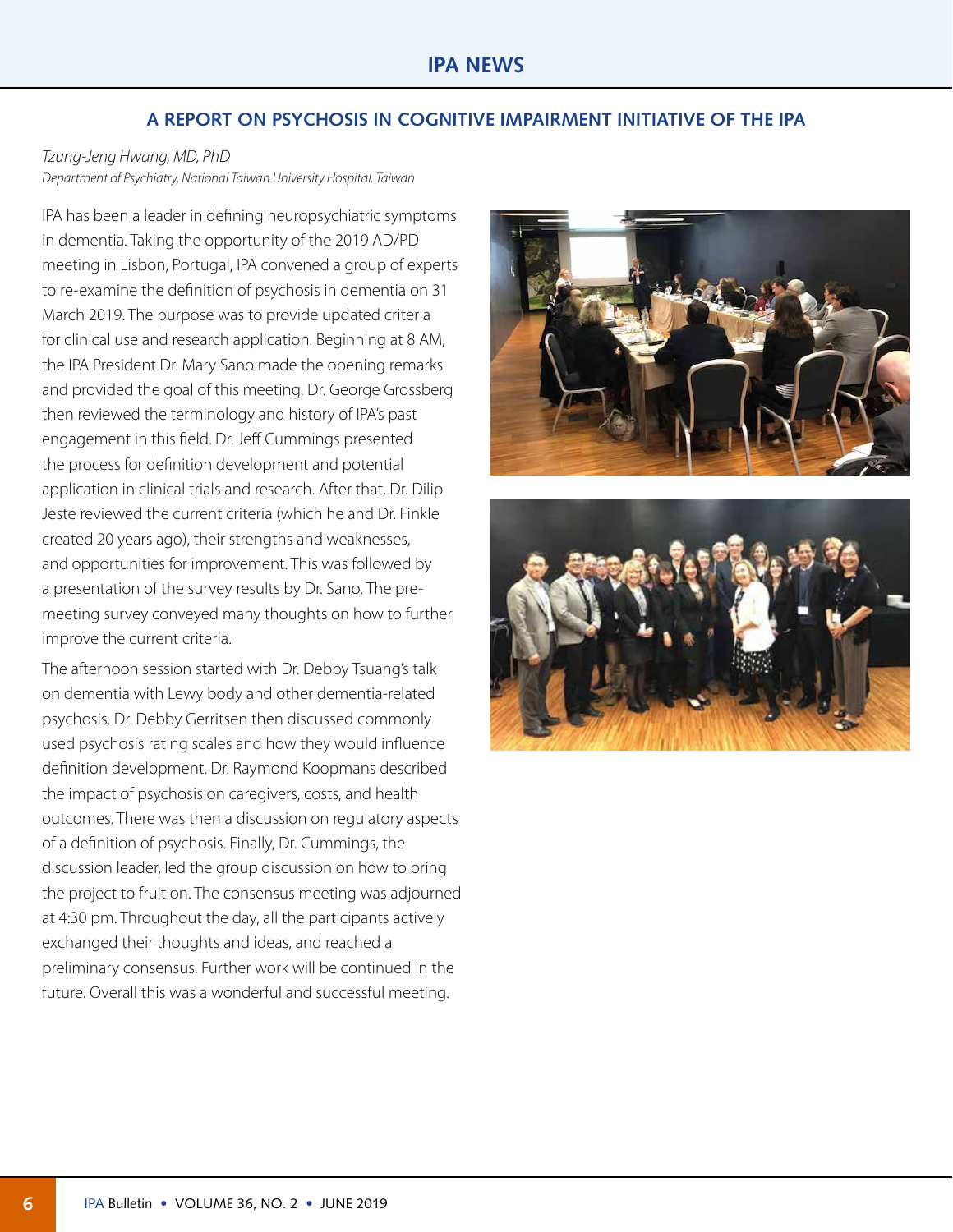## **IPA SOCIAL AT AAIC 2019**

Will you be in Los Angeles, USA for AAIC this July?

Are you interested in learning more about IPA, meeting other IPA members and hearing the latest programming updates?

Mark your calendars for Wednesday, 17 July - this will be one event you won't want to miss!

6:30-8:30 pm 17 July 2018 Tom's Urban at LA Live 1011 S Figueroa St Los Angeles, CA United States

This complementary reception is open to IPA members and invited guests and will include light appetizers and drinks along with a brief welcome from IPA leaders.

Featuring an urban vibe and a unique approach to cuisine, Tom's Urban is an adventure in spirits, food, and entertainment. Conveniently located next to the LA Convention Center in the the sports and entertainment district known as LA LIVE, Tom's Urban is an easy walk from any of the AAIC 2019 host hotels. [Sign up](https://www.ipa-online.org/events/aaic-social-2019) is required to permit accurate space availability.



## **UPCOMING IPA MEETINGS**

IPA Social Event at AAIC 2018 17 July 2019 [IPA Social Event at Tom's Urban](https://www.ipa-online.org/events/aaic-social-2019) 6:30-8:30 pm Los Angeles, CA, USA

#### IPA/ SEPG Joint International **Congress**

31 August -1 September 201 **[Joint International Congress](https://www.ipa-congress.org/)** Santiago de Compostela, Spain

#### **AFFILIATE MEETINGS**

Canadian Academy of Geriatric Psychiatry (CAGP) 28th Annual Meeting 25-26 October 2018 Banff, Alberta, Canada <http://cagp.ca/>

Royal College of Psychiatrists in Scotland Old Age Faculty Autumn Meeting 2019 22 November 2019 Edinburgh, Scotland [http://www.rcpsych.ac.uk/events/](https://www.rcpsych.ac.uk/events/conferences/detail/2019/11/22/default-calendar/rcpsych-in-scotland-old-age-faculty-autumn-meeting-2019)

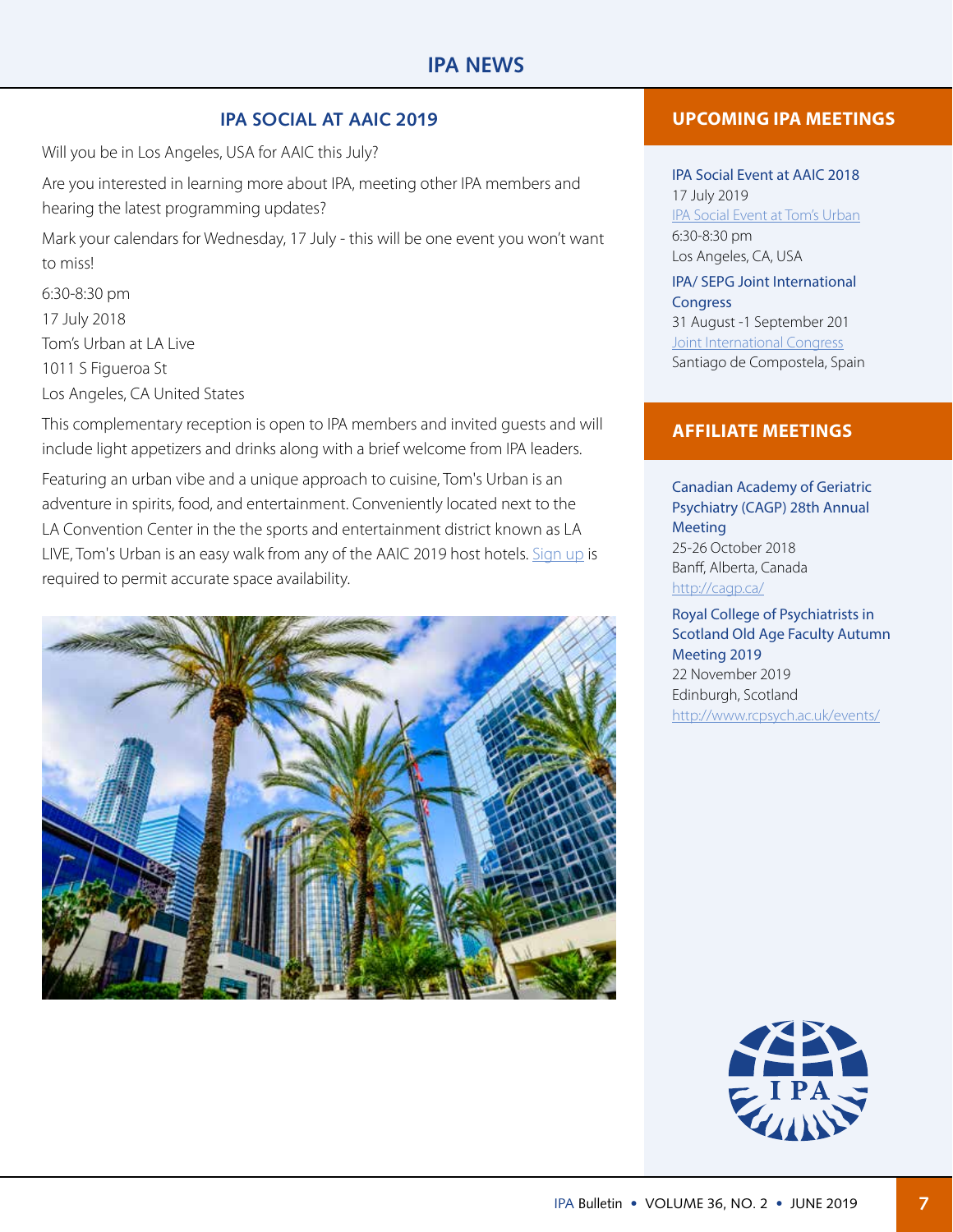# **SPRINT-MIND: THE BEST EVIDENCE TO DATE LINKING BLOOD PRESSURE AND COGNITIVE IMPAIRMENT**

*Kenneth Lam, MD FRCPC ABIM certified in Internal Medicine Clinical Fellow, Division of Geriatrics, Department of Medicine, University of Toronto*

## Key highlights:

- SPRINT-MIND is a randomized controlled trial of intensive systolic blood pressure control to a target of under 120 mmHg and is the first major trial to demonstrate that an intervention reduces the incidence of mild cognitive impairment.
- The quality of evidence is limited because statistical significance was met on a secondary outcome but not the primary outcome of probable dementia.
- The result is gaining broader acceptance because of

mechanistic plausibility: mild cognitive impairment precedes dementia and the trial was terminated early for benefit in cardiovascular events, potentially limiting the ability to observe the development of dementia.

It offers further support for the hypothesis that hypertension causes dementia, but may not be practice-changing as intensive blood pressure control is already in guidelines due to cardiovascular and mortality benefit.

Dementia has multiple well-documented, potentially modifiable risk factors such as hearing loss, depression, and hypertension. However prior to this trial, no randomized controlled trials existed demonstrating that mitigation of hypertension resulted in fewer cases of mild cognitive impairment or dementia. The Systolic Blood Pressure Intervention Trial – Memory and Cognition in Decreased Hypertension (SPRINT-MIND) published this January is the first to do so, offering encouraging, yet indefinitive evidence that we can prevent or delay dementia<sup>1</sup>. .

#### **Methods**

The SPRINT trial was a single-blind randomized controlled trial published in 2015 demonstrating that intensive systolic blood pressure management (target <120mmHg) versus standard management (target <140mmHg) reduced the risk of a composite outcome of myocardial infarction, stroke, heart failure and cardiovascular death (1.65% per year vs. 2.19% per year, HR 0.75, 95% CI 0.64-0.89)<sup>2</sup>. It enrolled 9,361 adults over the age of 50 (mean age 67.9 years) with a systolic blood pressure between 130 and 180 mmHg and increased cardiovascular risk. Excluded patients were those with dementia, on dementia-modifying medications, prior stroke,

diabetes mellitus, or residing in a nursing home, among other criteria.

SPRINT-MIND was a pre-planned sub-study of the SPRINT trial. To test the hypothesis that intensive blood pressure reduction in this cohort would reduce the primary outcome of probable all-cause dementia, they planned cognitive assessments alongside the main trial at baseline, every two years, and at study completion. Secondary outcomes were mild cognitive impairment (MCI) and a composite outcome of dementia or MCI.

Cognitive assessment at each follow-up consisted of a screening assessment (including tests of learning, memory, and processing speed), additional functional assessment if patients scored positive on the screening, and an extended neuropsychological battery if functional impairment was identified or if errors in delayed recall were noted. These data, along with information about the patient's mood and health were used by two members of an adjudication panel to independently determine one of three possible outcomes: no impairment, MCI (if there was a decline in cognition from the patient's baseline in at least one cognitive domain), or dementia (if there was cognitive decline and functional

SPRINT-MIND: THE BEST EVIDENCE TO DATE LINKING BLOOD PRESSURE AND COGNITIVE IMPAIRMENT, *[continued on next page](#page-0-0)*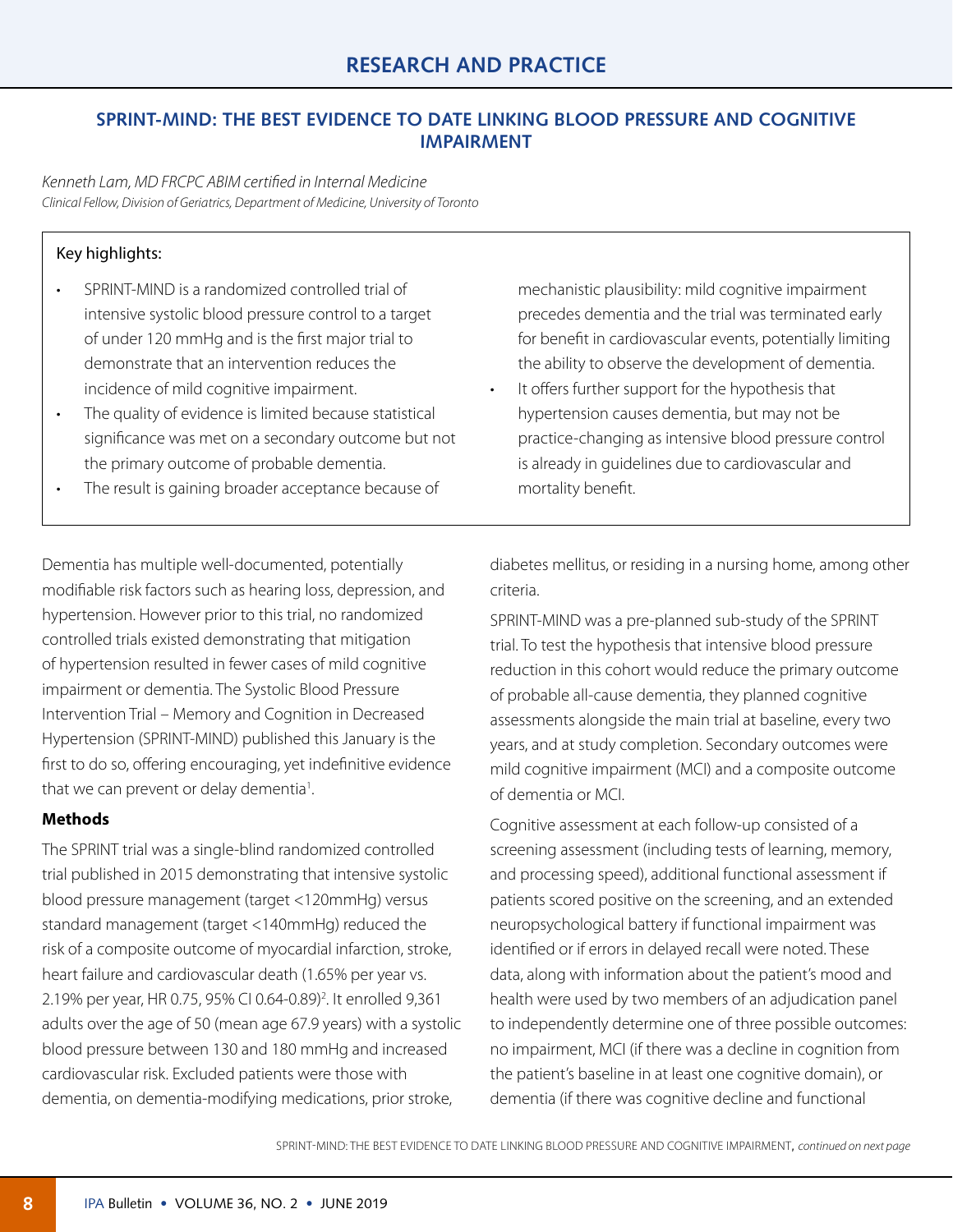SPRINT-MIND: THE BEST EVIDENCE TO DATE LINKING BLOOD PRESSURE AND COGNITIVE IMPAIRMENT, *[continued from page 8](#page-0-0)*

impairment). Disagreements were discussed by the full panel and decided by majority vote. A diagnosis of MCI required an adjudication decision of at least MCI on two successive visits.

SPRINT was terminated before the pre-planned average of five years due to early signs of benefit in the primary outcome of reduced cardiovascular events, after which point blood pressure medications were no longer supplied by the trial and care was returned to primary care physicians. This prompted investigators to extend follow-up with one additional visit after study completion.

#### **Results**

Although there was no statistically significant reduction in probable dementia (7.2 vs 8.6 cases per 1000 person-years, HR 0.83, 95% CI 0.67-1.04), the authors did find a statistically significant reduction in their secondary outcome of MCI (14.6 vs 18.3 cases per 1000 person-years, HR 0.81, 95% CI 0.69-0.95) and in the composite outcome of MCI or dementia (20.2 vs 24.1 cases per 1000 person-years, HR 0.85, 95% CI 0.74-0.97). The median intervention period was 3.34 years and median follow-up period was 5.11 years. During the intervention period, the mean between-group difference in

blood pressure was 13.3 mmHg, but at extended follow-up, the between-group difference fell to 6.4mmHg. Completion rates of cognitive assessment were also greater than 90% at pre-planned visits but fell to 60% during extended follow-up. Risks of treatment included hypotension (HR 1.67), syncope (HR 1.33), electrolyte abnormalities (HR 1.35) and acute kidney injury (HR 1.66).

#### **Cautions**

Commentaries have highlighted that a lower-than-expected incidence of dementia and early termination of the trial contributed to the failure to demonstrate significance on the primary outcome $3,4$ . Without a positive primary outcome, it is premature to definitively state that intensive blood pressure management prevents dementia, but results remain encouraging because of mechanistic plausibility and the absence of higher-quality evidence. It seems there was less MCI in the intervention group, and since MCI often precedes dementia, SPRINT-MIND may have simply followed patients for too short a time to observe the development of dementia<sup>5</sup>. Blood pressure control in the intervention group was also less intense once the trial was terminated, further



SPRINT-MIND: THE BEST EVIDENCE TO DATE LINKING BLOOD PRESSURE AND COGNITIVE IMPAIRMENT, *[continued on next page](#page-0-0)*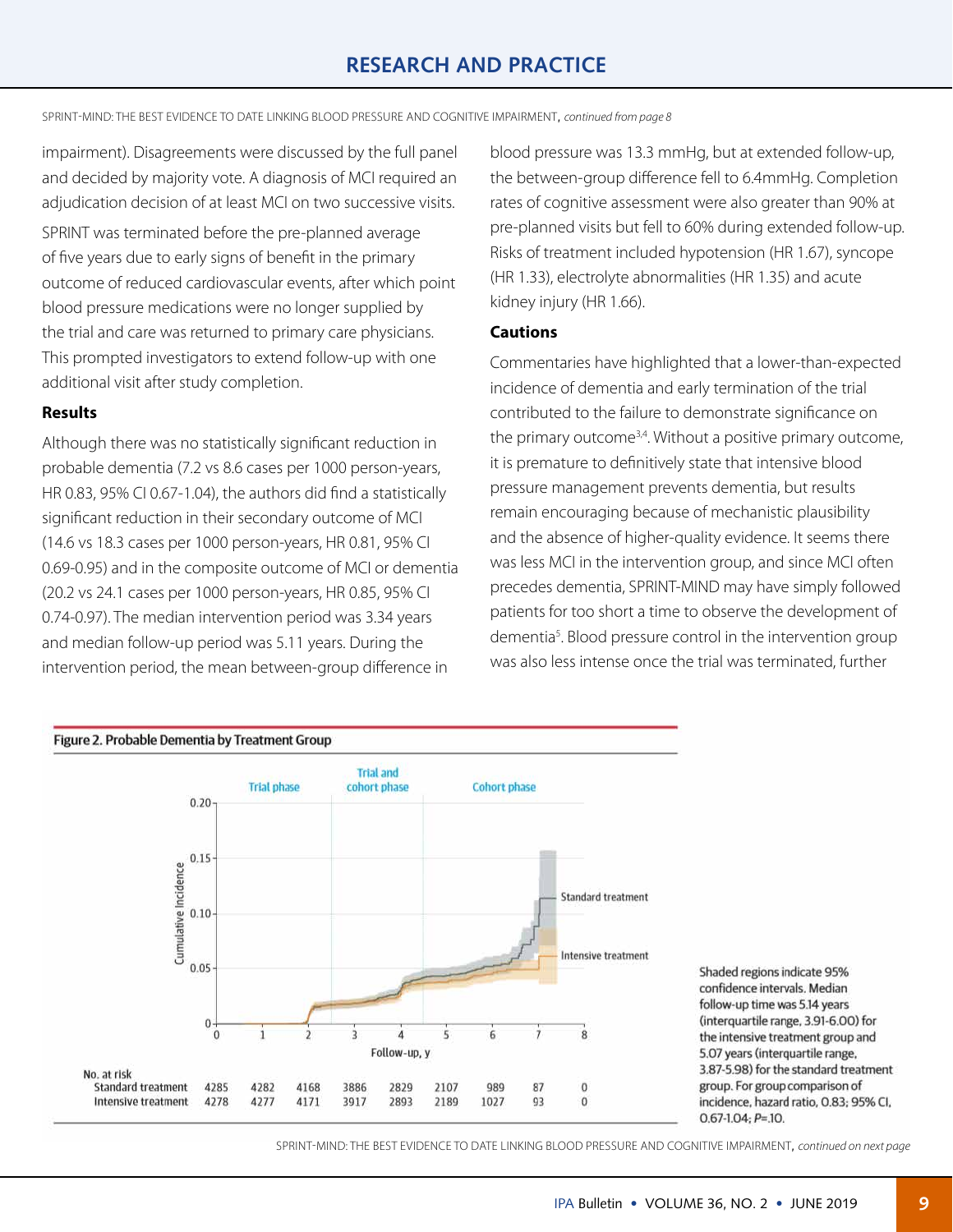# **RESEARCH AND PRACTICE**

SPRINT-MIND: THE BEST EVIDENCE TO DATE LINKING BLOOD PRESSURE AND COGNITIVE IMPAIRMENT, *[continued from page 9](#page-0-0)*

attenuating the expected effect. As a result, the Alzheimer's Society has funded an extension of this trial (SPRINT-MIND 2.0) to continue exploring links between hypertension control and dementia prevention<sup>6</sup>. .

The mean age of trial participants was 67.9 years, limiting the generalizability of results to older patients.

Other data from SPRINT-MIND are awaiting publication. In their protocol, 2,800 patients were planned to receive more comprehensive cognitive assessments at each follow-up visit. Published results from their neuropsychological batteries will help place the results of SPRINT-MIND in the context of other randomized controlled trials that have observed domainspecific improvements with other interventions such as cognitive training and multidomain interventions<sup>7,8</sup>. A smaller subset of 640 proposed patients received MRIs, and those results will help support the hypothesis that dementia from hypertension is mediated by small vessel ischemic disease.

#### **Implications**

The study is major progress in our scientific understanding of dementia prevention, offering strong support that hypertension causes it and is something we can intervene upon. It is less clear if SPRINT-MIND will be practice-changing, as the cardiovascular and mortality benefits of intensive blood pressure control demonstrated by the parent study SPRINT is already making its way into guidelines<sup>9</sup>. .

#### References:

- 1. The SPRINT MIND Investigators for the SPRINT Research Group, Williamson JD, Pajewski NM, et al. Effect of Intensive vs Standard Blood Pressure Control on Probable Dementia: A Randomized Clinical Trial. JAMA. 2019;321(6):553. doi:10.1001/jama.2018.21442
- 2. The SPRINT Research Group. A Randomized Trial of Intensive versus Standard Blood-Pressure Control. New England Journal of Medicine. 2015;373(22):2103-2116. doi:10.1056/NEJMoa1511939
- 3. Mayor S. Intensive BP control reduces mild cognitive impairment but not dementia, study finds. BMJ. January 2019:l425. doi:10.1136/bmj.l425
- 4. Yaffe K. Prevention of Cognitive Impairment With Intensive Systolic Blood Pressure Control. JAMA. 2019;321(6):548. doi:10.1001/jama.2019.0008
- 5. Ioannidis JPA. The Importance of Predefined Rules and Prespecified Statistical Analyses: Do Not Abandon Significance. JAMA. April 2019. doi:10.1001/ jama.2019.4582
- 6. Alzheimer's Association Funds 2-Year Extension of SPRINT MIND Study. Alzheimer's Disease and Dementia. https:// alz.org/news/2019/alzheimer-s-association-funds-twoyear-extension-o. Accessed April 5, 2019.
- 7. Belleville S, Hudon C, Bier N, et al. MEMO+: Efficacy, Durability and Effect of Cognitive Training and Psychosocial Intervention in Individuals with Mild Cognitive Impairment. Journal of the American Geriatrics Society. 2018;66(4):655-663. doi:10.1111/jgs.15192
- 8. Ngandu T, Lehtisalo J, Solomon A, et al. A 2 year multidomain intervention of diet, exercise, cognitive training, and vascular risk monitoring versus control to prevent cognitive decline in at-risk elderly people (FINGER): a randomised controlled trial. The Lancet. 2015;385(9984):2255-2263. doi:10.1016/S0140- 6736(15)60461-5
- 9. Nerenberg KA, Zarnke KB, Leung AA, et al. Hypertension Canada's 2018 Guidelines for Diagnosis, Risk Assessment, Prevention, and Treatment of Hypertension in Adults and Children. Canadian Journal of Cardiology. 2018;34(5):506- 525. doi:10.1016/j.cjca.2018.02.022



Kenneth Lam is a Clinical Fellow in the Division of Geriatrics, Department of Medicine at the University of Toronto, as well as Research Trainee at the Women's College Research Institute. He will be starting a fellowship with the VA Quality Scholars Program in San Francisco in July 2019.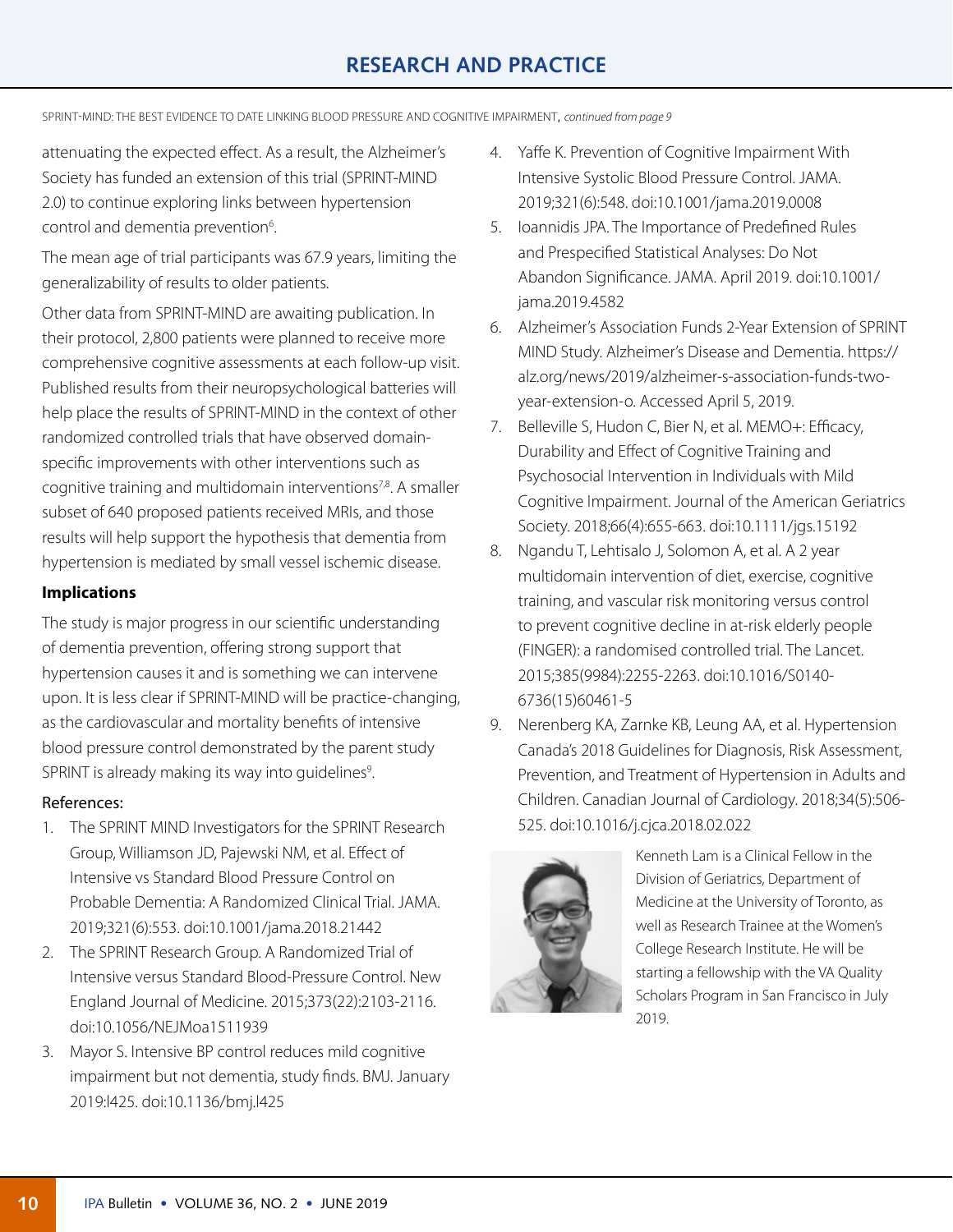# **RISK ASSESSMENT AND PREDICTION OF SUICIDE: TOWARD A NEEDS BASED APPROACH**

*Wei-Chia Huang1 , Shu-Sen Chang2 , Tzung-Jeng Hwang1 Department of Psychiatry, National Taiwan University Hospital1 Institute of Health Behaviors and Community Sciences and Department of Public Health, College of Public Health, National Taiwan University2*

#### Key highlights:

- Current suicide prediction models have shown poor performance due to low suicide base rate.
- The application of suicide risk stratification is not recommended considering the poor predictive validity, insufficient corresponding evidence-based treatment,

Suicide is a public health priority. According to the World Health Organization, approximately 800,000 people die by suicide around the world every year. It occurs throughout the lifespan and is a leading cause of death globally, especially in younger populations. Nevertheless, in many countries, suicide rates tend to be higher in older populations. Furthermore, the fact that there are approximately twenty times more suicide attempts than suicide death depicts an even more critical situation.

Suicide prevention has long been perceived to be associated with the identification of risk and protective factors and related management. In clinical practices, suicide risk assessment is often adopted based on demographic factors or via validated questionnaires. The results are commonly expressed in terms of high, medium, or low risk when attempting to stratify patients into different risk categories. Although consensus on assessment procedures and evidence to support the impact of risk stratification remain substantially insufficient, many have attempted to elaborate on the prediction of suicide based on risk assessment and stratification. Common indicators to evaluate the performance of suicide prediction include sensitivity, specificity, and positive predictive value (PPV), with the last, likely being the most critical measure of accuracy.

Recently, a series of research studies, including several systemic reviews and meta-analyses, have challenged the idea of suicide risk stratification. A comprehensive metaand possible negative clinical impact.

Instead of focusing on known demographic or clinical risk factors, a thorough needs-based approach is suggested for all service users in need.

analysis of 3,428 risk factors across 365 studies by Franklin et al. indicated consistent inaccuracy and weakness of all factors studied in suicide prediction and the allocation of further interventions over the past 50 years. Similar conclusions were drawn by Large and colleagues when reviewing seven metaanalyses targeting psychiatric patients or those with selfinjurious behaviors. Even among those with suicide ideation, which commonly raises the greatest concern in clinical judgement, a suicide risk as low as 1% per year was estimated by one of the meta-analyses included.

Besides focusing on individual factors, there have also been various attempts to integrate demographic and clinical factors in order to develop suicide prediction models (SPMs), but the diagnostic accuracy remains disappointing. Two meta-analyses reviewed by Large et al. found only 5% of patients identified as high risk would die by suicide, while almost half of those who committed suicide were previously categorized to be in the low-risk subgroup, demonstrating low positive predictive value (5%) as well as low sensitivity (50%). Some attributed these unsatisfying results to the limitations of population selection or statistical methods. Nevertheless, even with prosperous advances in large health care databases and machine learning techniques, a 2019 meta-analysis by Belsher et al. showed poor predictive validity across different risk groups and analytic methods over the past decades. In their prediction modeling simulations, the PPVs were mostly less than 1%, suggesting nearly 100

RISK ASSESSMENT AND PREDICTION OF SUICIDE: TOWARD A NEEDS BASED APPROACH, *[continued on next page](#page-0-0)*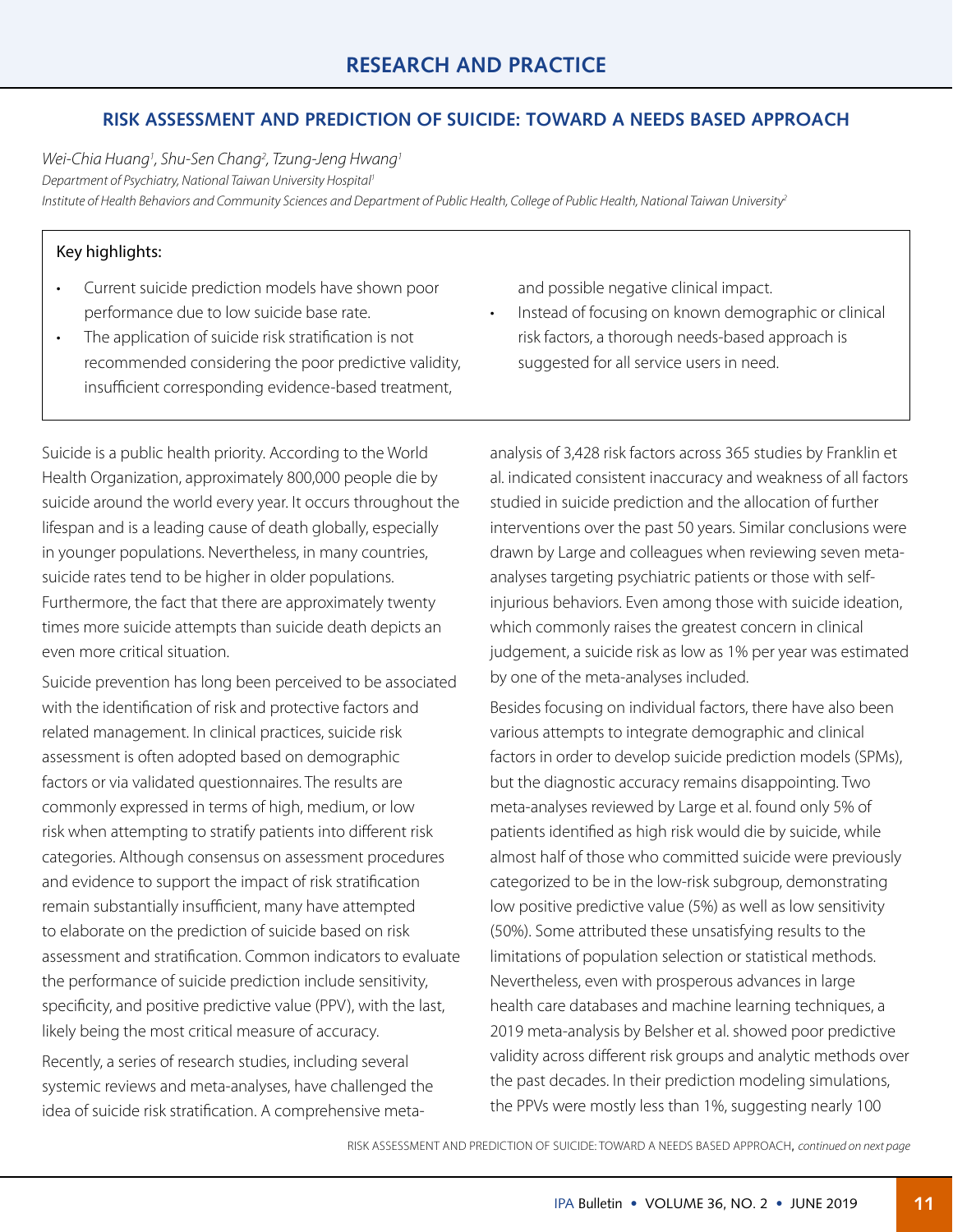# **RESEARCH AND PRACTICE**

RISK ASSESSMENT AND PREDICTION OF SUICIDE: TOWARD A NEEDS BASED APPROACH, *[continued from page](#page-0-0) 11*

false positives for every true positive identified. It required a suicide-mortality rate five times greater than that of the general population (approximately 20 per 100,000) to generate a PPV over 1%. Consistently low PPVs were found in a hypothetical near-perfect model with both sensitivity and specificity at 0.99 – they would be 2% and 33% when the suicide mortality rates are assumed to be 20 times and 250 times greater than that of general population, respectively. The findings also implied confined advancement in further research of SPMs since the inherent limitation of PPV is due to low suicide base rates. Significant increases in the power of statistical discrimination will be necessary if the development of new predictive methods is intended.

Therefore, present evidence appears to suggest against suicide risk stratification and its application as practice guidance considering not only the poor performance of suicide prediction models, but also a dearth of research illustrating the possible impact of its clinical use. Potential negative effects of wrongly identifying patients as at risk include stigmatizing the individuals and jeopardizing their career, along with ethical and legal concerns for the clinicians as there are few evidence-based intervention strategies. Due to poor predictive value, an intervention will only be feasible if it is benign and can be widely accepted. However, if certain interventions do exist, it should be applied to all populations since more than half of the suicide deaths are previously not identified as at risk. Targeting only those at high risk suggest a possible deprivation of treatment options for those classified as low risk.

Hence, in contrast to the risk assessment approach, a needsbased approach was proposed, emphasizing the importance of sympathetic and efficient patient-clinician interactions, valuing the patient's current needs, and the negotiation of a management plan involving both the patient and the family and/or friends. Active interventions for common modifiable factors were also emphasized and included mental illness, substance use, physical illness, socioeconomic distress, and interpersonal conflicts. The approach was incorporated into the guideline of long-term management for self-harm

published by the UK's National Institute for Health and Clinical Excellence, in which it was recommended to take into account service users' needs while risk assessment for further suicide or self-harm prediction was not favored.

In conclusion, the present evidence indicates that the best approach to the management of suicide risk in clinical practice exists in benign communication and distress reduction for all patients in need, instead of assessing nomothetic risk factors and assigning the patients to various treatments according to risk stratifications.

#### For further reading:

*Belsher BE, Smolenski DJ, Pruitt LD, Bush NE, Beech EH, Workman DE, Morgan RL, Evatt DP, Tucker J, Skopp NA. Prediction Models for Suicide Attempts and Deaths: A Systematic Review and Simulation. JAMA psychiatry 2019*

*Franklin JC, Ribeiro JD, Fox KR, Bentley KH, Kleiman EM, Huang X, Musacchio KM, Jaroszewski AC, Chang BP, Nock MK. Risk factors for suicidal thoughts and behaviors: A meta-analysis of 50 years of research. Psychological bulletin 2017;143:187-232.*

Large MM, Ryan CJ, Carter G, Kapur N. Can we usefully stratify *patients according to suicide risk? BMJ (Clinical research ed) 2017;359:j4627.*

*Large M, Kaneson M, Myles N, Myles H, Gunaratne P, Ryan C. Meta-Analysis of Longitudinal Cohort Studies of Suicide Risk Assessment among Psychiatric Patients. Heterogeneity in Results and Lack of Improvement over Time. PloS one 2016;11:e0156322.*

Large MM. The role of prediction in suicide prevention. Dialogues in *clinical neuroscience 2018;20:197-205.*

*Self-harm: longer-term management. National Institute for Health and Clnical Excellence NICE clinical guideline 133 2011*



Dr. Wei-Chia Huang is a second-year resident from Department of Psychiatry, National Taiwan University Hospital.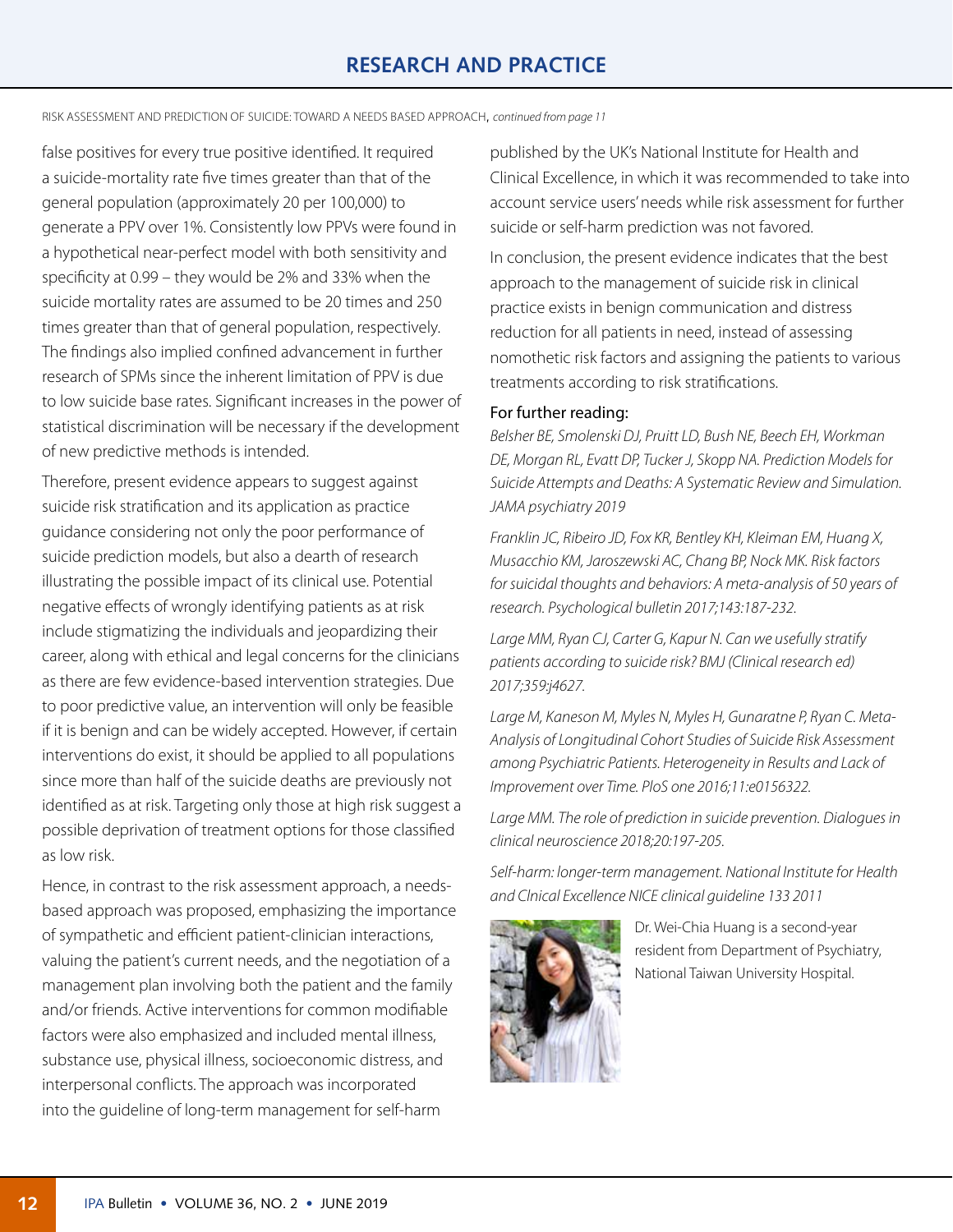# **HOW TO ASSESS QUALITY OF CARE FROM THE CLIENTS' PERSPECTIVE? A CONCEPTUAL FRAMEWORK**

*Katya Sion, MSc; Hilde Verbeek, PhD*

*Department of Health Services Research, CAPHRI Care and Public Health Research Institute, Maastricht University, The Netherlands*

#### Key highlights:

- Experienced quality of care is a process of expectations before, during, and after an assessment in the context of receiving care.
- Experiences occur in a care environment mainly within the interactions between the client, staff and informal caregivers.

In 2016, the Dutch government introduced a new national taskforce "Dignity and Pride" aiming to improve quality of care in nursing homes, accompanied with a new quality guideline on how to maintain and improve quality of care in nursing homes [1]. This guideline focuses on person-centered care and relationships, well-being, safety and learning from each other. It stresses the importance of incorporating the client's perspective when monitoring and improving quality of care and recommends focusing on both the client's experiences as well as the client's level of satisfaction. Similar developments are occurring in other countries as well. This is in line with the ongoing culture change in long-term care (LTC), where it strives for a holistic approach, incorporating not only the professional, but also the client's perspective.

To improve quality of care, it is important to define it from the client's perspective. In the early 1960s, Donabedian already said that quality of care does not have one clear definition and depends on the context and perspective in which it is being delivered [2] Additionally, care is not a product but a type of service delivery. Care delivery differs for each client and is considered complex, interactive and dependent on the time and context in which it is delivered[3]. This makes it even more challenging to monitor quality of care. Therefore, our study aimed to conceptualize quality of post-acute and long-term care for older people as perceived by clients. The article has

Experienced quality of care can be assessed in three domains, including focused on the experience, the impact on the client's health status, and the level of satisfaction.

recently been published in the *Journal of the American Medical Directors*.

In order to conceptualize experienced quality of care, we adopted an iterative approach in which we explored the literature and consulted experts. The research team extracted information from relevant articles from health and service sciences literature in order to identify common elements, leading to the development of a new framework of experienced quality of care. Experts on quality of LTC were consulted to provide feedback on the framework several times. This iterative approach resulted in the development of the INDividually Experienced QUAlity of Long-term care (INDEXQUAL) framework.



Figure 1. INDEXQUAL Sion et al (In Press)

INDEXQUAL assumes that care provision is a type of service delivery, and therefore a process consisting of before, during, and after. The framework presents the process of a client's experience when receiving care within a certain context. Expectations occur before, experiences during and after an

HOW TO ASSESS QUALITY OF CARE FROM THE CLIENTS' PERSPECTIVE? A CONCEPTUAL FRAMEWORK, *[continued on next page](#page-0-0)*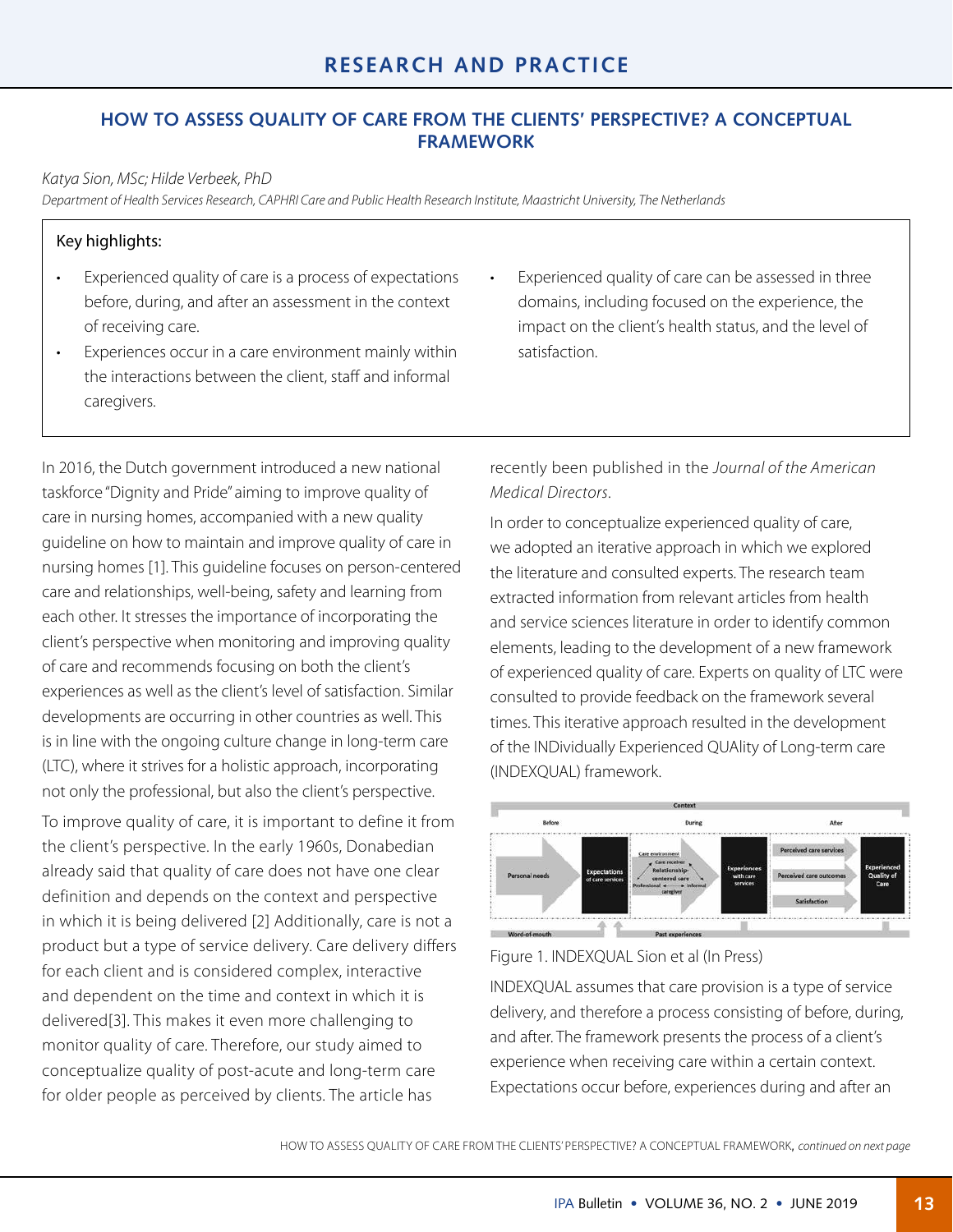# **RESEARCH AND PRACTICE**

HOW TO ASSESS QUALITY OF CARE FROM THE CLIENTS' PERSPECTIVE? A CONCEPTUAL FRAMEWORK, *[continued from page](#page-0-0) 13*

assessment receiving care. The context of the care experience consists of the setting in which care is delivered and the characteristics of the client receiving care. Expectations are formed before care delivery by personal needs, past care experiences, and word-of-mouth from others[4]. This is followed by an experience consisting of interactions between the actors in the caring relationships. INDEXQUAL illustrates that relationships and interactions between clients, professionals and informal caregivers highly influence care experiences. Therefore, the framework has adopted relationship-centered care as the main concept from which care is being delivered[5]. Lastly, the care experience is assessed on three domains: focused on what happened, the impact on the client's health status and the level of satisfaction. Eventually, these three domains provide insight into how care delivery is experienced.

The INDEXQUAL framework differs from existing frameworks as it places interactions between the client's formal and informal caregivers at the core of care experiences. It acknowledges the client's experiences consist of more than satisfaction and it takes into consideration that care delivery is a process over time. INDEXQUAL provides a more holistic view of experienced quality of LTC from the client's perspective and can be adapted and used to monitor experienced quality of specific LTC settings, such as nursing homes. Additionally, it may support quality improvement initiatives and enhance transparency.

#### For further reading:

*K.Y.J. Sion, R. Haex, H. Verbeek, S.M.G. Zwakhalen, G. Odekerken-Schröder, J.M.G.A. Schols, J.P.H. Hamers. (2019). Experienced Quality of Post-Acute and Long-Term Care from the Care Recipient's Perspective – A Conceptual Framework. Journal of the American Medical Directors Association (In Press)* 

- 1. Zorginstituut Nederland: Kwaliteitskader Verpleeghuiszorg Samen leren en verbeteren.: Zorginstituut Nederland; 2017.
- 2. Donabedian A: Evaluating the quality of medical care. The Milbank memorial fund quarterly 1966, 44(3):166-206.
- 3. Goffin K, Mitchell R: Innovation Management: Effective strategy and implementation: Macmillan Education UK; 2016.
- 4. Parasuraman A, Zeithaml VA, Berry LL: SERVQUAL: A multiple-item scale for measuring customer perceptions of service quality. . Journal of Retailing 1988, 6(41):12-40.
- 5. Duffy JR, Hoskins LM: The Quality-Caring Model: blending dual paradigms. ANS Advances in nursing science 2003, 26(1):77-88.



Katya Sion is a PhD Candidate within the Living Lab in Aging and Long-Term Care in South Limburg, The Netherlands. Her research focuses on the development of a method to assess experienced quality of care in nursing homes from the care recipient's perspective. **k.sion@** [maastrichtuniversity.nl](mailto:k.sion@maastrichtuniversity.nl)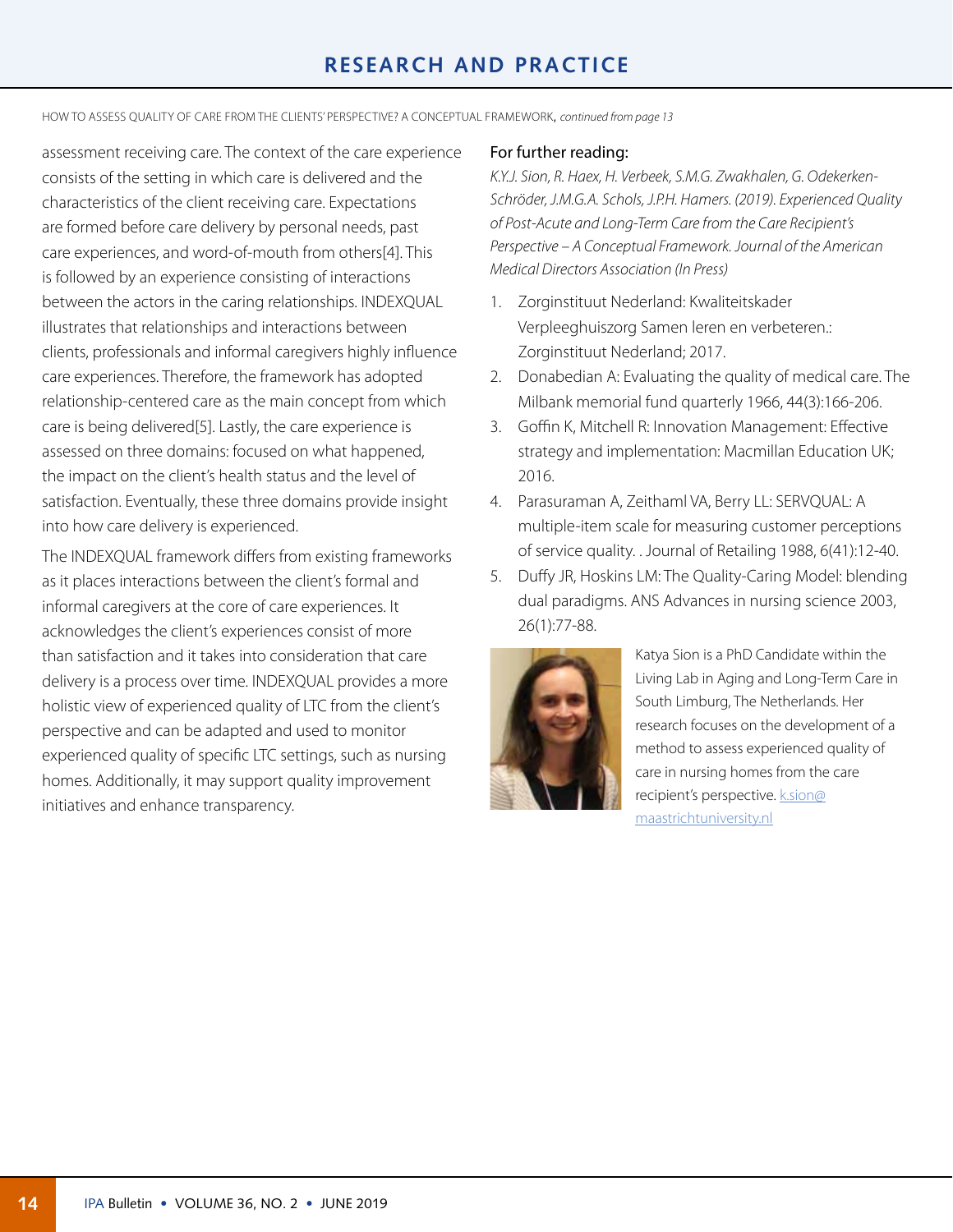# **BEHAVIOURAL DISORDERS IN DEMENTIA: A CASE OF VISUAL HALLUCINATIONS IN LEWY BODY DEMENTIA TREATED WITH MEMANTINE**

## *Laura Valzolgher, MD*

*Memory Clinic, Hospital of Bolzano, Italy*

## Key highlights:

- Behavioral disorders are part of the dementia syndrome accompanying nearly 90% of all cases of dementia and are a major clinical challenge and a burden for the caregiver
- Dysregulation of the hypothalamic -pituitary -adrenal stress axis is one the most accredited hypothesis: imbalanced production of dopamine leads to delusions while serotonin imbalance is responsible for depressive mood
- The first approach to behavioral disorders should be treating somatic or environmental causes, and non-

BACKGROUND: Behavioural disorders which develop in the course of dementing illness are a broad spectrum of symptoms, which include aggressiveness, delusions, agitation, affective disorders, apathy, and disinhibition. They have been variously called: "behavioral disorders in dementia", "non-cognitive-manifestations", "neuropsychological symptoms of dementia" and represent a major clinical challenge in most people affected by dementia, and a major burden for the caregiver. Possible treatments include nonpharmacological and pharmacological measures. In the first group are memory therapy, ergotherapy, music therapy, and physical exercise. While pharmacological treatments include: ACHe-Inhibitors such as galantamine, donepezil, rivastigmine, and the NMDA receptor blocker memantine for Alzheimer dementia and LBD. Moreover, risperidone is recommended as a first-choice antipsychotic against agitation and hallucinations in dementia, while citalopram can be used for depression. However, somatic causes and medical conditions such as pain, metabolic disorders, and infections have to be ruled out and eventually treated before initiating medication.

The pathogenesis of behavioral disorders is believed to be in the dysregulation of the hypothalamic -pituitary-adrenal pharmacological measures, which include memory therapy, ergotherapy, music therapy, physical exercise

- Among recommended drugs for behavioral disorders are ACHe-Inhibitors and NMDA receptor blockers (in Alzheimer and Lewy body dementia), antipsychotics such as risperidone and antidepressant such as citalopram
- Visual hallucinations are a core clinical features in Lewy body dementia
- Visual hallucinations in LBD could be treated with ACHe-I and a positive effect with memantine has been described in the literature

stress axis: imbalanced production of dopamine can lead to delusions while serotonin imbalance might be responsible for depressive mood. Among behavioral disorders, the most common are apathy and depression (50-90%), while hallucinations and delusions, although less frequent, are often the cause of seeking medical attention. Of course, the classification of different types of dementia is also important and usually fits a particular pattern: this is especially the case of Lewy body dementia (LBD) where well-formed visual hallucinations are one of the core clinical diagnostic features. For the revised criteria for the diagnosis of LBD see also the Diagnosis and management of dementia with Lewy bodies. Fourth consensus report of the DLB Consortium Neurology on June 7, 2017

CASE PRESENTATION: A 79-year old woman was taken for medical attention for visual hallucinations which had started three months before and were described as persistent and irremovable stains on the house floor, which she would obsessively try to clean up without success. In her past medical history, she had suffered a spontaneous subarachnoid hemorrhage in the left frontal area a few years before and was on pramipexole for restless leg syndrome.

BEHAVIOURAL DISORDERS IN DEMENTIA: A CASE OF VISUAL HALLUCINATIONS IN LEWY BODY DEMENTIA TREATED WITH MEMANTINE, *[continued on next page](#page-0-0)*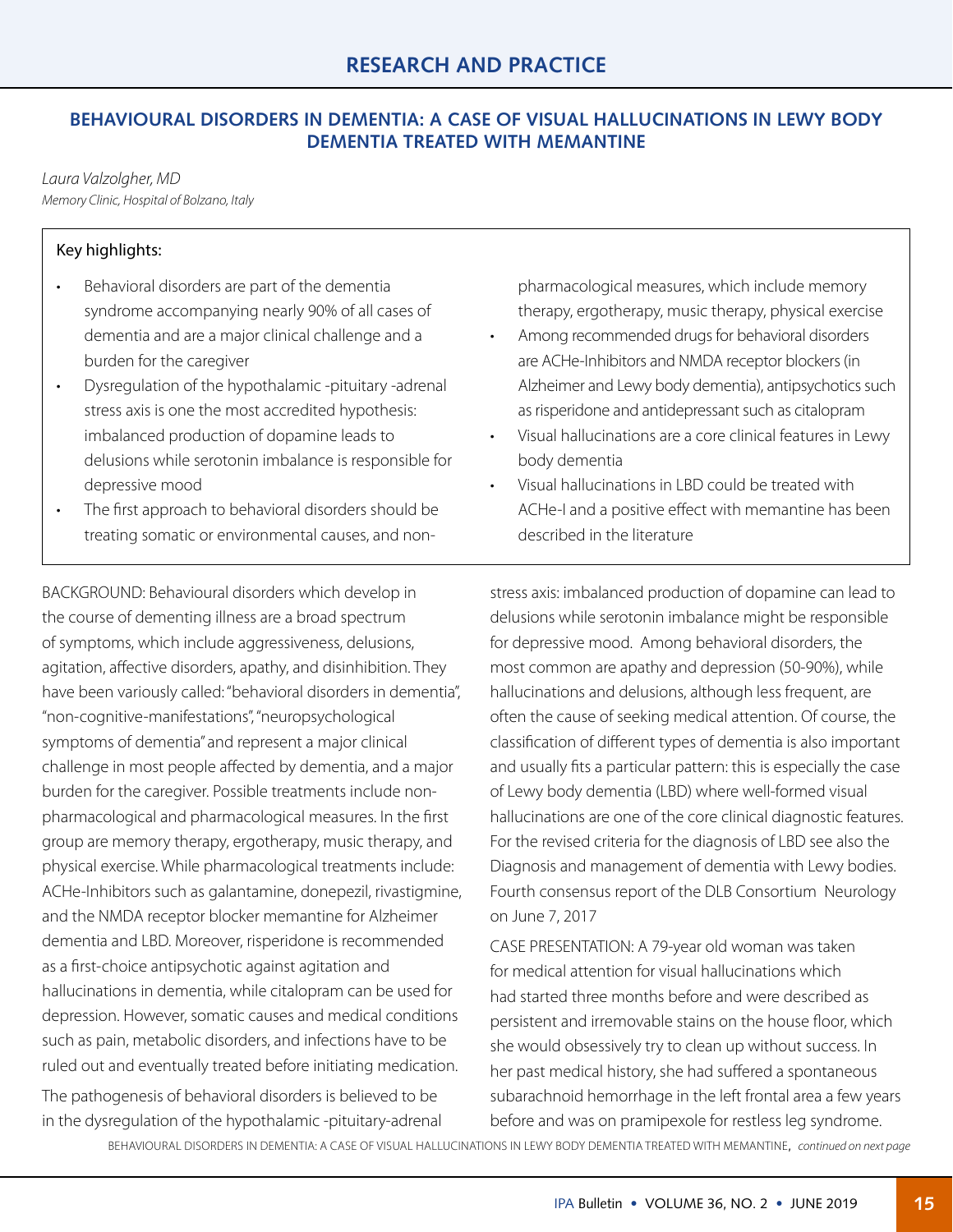# **RESEARCH AND PRACTICE**

BEHAVIOURAL DISORDERS IN DEMENTIA: A CASE OF VISUAL HALLUCINATIONS IN LEWY BODY DEMENTIA TREATED WITH MEMANTINE, *[continued from page 1](#page-0-0)5*

The neuropsychological evaluation displayed significant and fluctuating attention deficit. Neuroimaging showed marked vascular signs. An FDG-PET brain scan revealed significant hypometabolism in the left parieto-temporal lobes and mild hypometabolism in the left occipital region. Reduced hypometabolism was also seen in the left frontal area associated with the previous subarachnoid hemorrhage (see FDG PET scan images below). According to the DSM-5, she was diagnosed with "major neurocognitive disorder by probable Lewy body disease". Non-pharmacological measures were ineffective on the visual hallucinations and because of her well-known sensitivity to neuroleptics, a pharmacologic attempt was made with a rivastigmine patch (starting dose 4.6 mg which was raised to 9.5 mg and then to 13.3 mg). However, symptoms worsened and the patient was given quetiapine, which had no significant effect. We decided to stop quetiapine and to switch rivastigmine to memantine. When memantine was increased at the dose of 20 mg behavioral symptoms finally ameliorated.

CONCLUSION: Behavioral disorders are part of dementia syndromes, and in the case of LBD, may even be a core diagnostic feature. Behavioral symptoms in dementing illness, according to the existing literature and guidelines, should be first approached by treating somatic or environmental causes, and with non-pharmacological measures. Among pharmacological treatments, ACHe-I and memantine have indications in cognitive decline in Alzheimer dementia and LBD. In the case of LBD, a positive effect on visual hallucination has been described in the literature with the use of memantine, similar to the case presented. This might be particularly favorable given the well-known sensitivity to neuroleptics of LBD patients.

#### REFERENCE:

*Kratz T; The diagnosis and treatment of behavioral disorders in dementia. Dtsch Arztebl Int 2017; 114: 447-54. DOI: 10.3238/ arztebl.2017.0447*

*Mathys ML, McCarrell J, Sleeper RB, Blaszczyk AT. Visual hallucinations treated with the reinitiation of memantine in a patient with Lewy body dementia. Ann Pharmacother. 2013 Feb; 47(2):e10. doi: 10.1345/aph.1R522. Epub 2013 Feb 5.Review. PubMed PMID: 23386073.*

*The International DLB Consortium. Diagnosis and management of dementia with Lewy bodies. Fourth consensus report of the DLB Consortium Neurology on June 7, 2017*



Laura Valzolgher, MD, works at the Memory Clinic at the Geriatric Department of Bolzano Hospital, Italy. She is currently completing a Master of Science Degree in Psychogeriatrics at University La Sapienza Rome.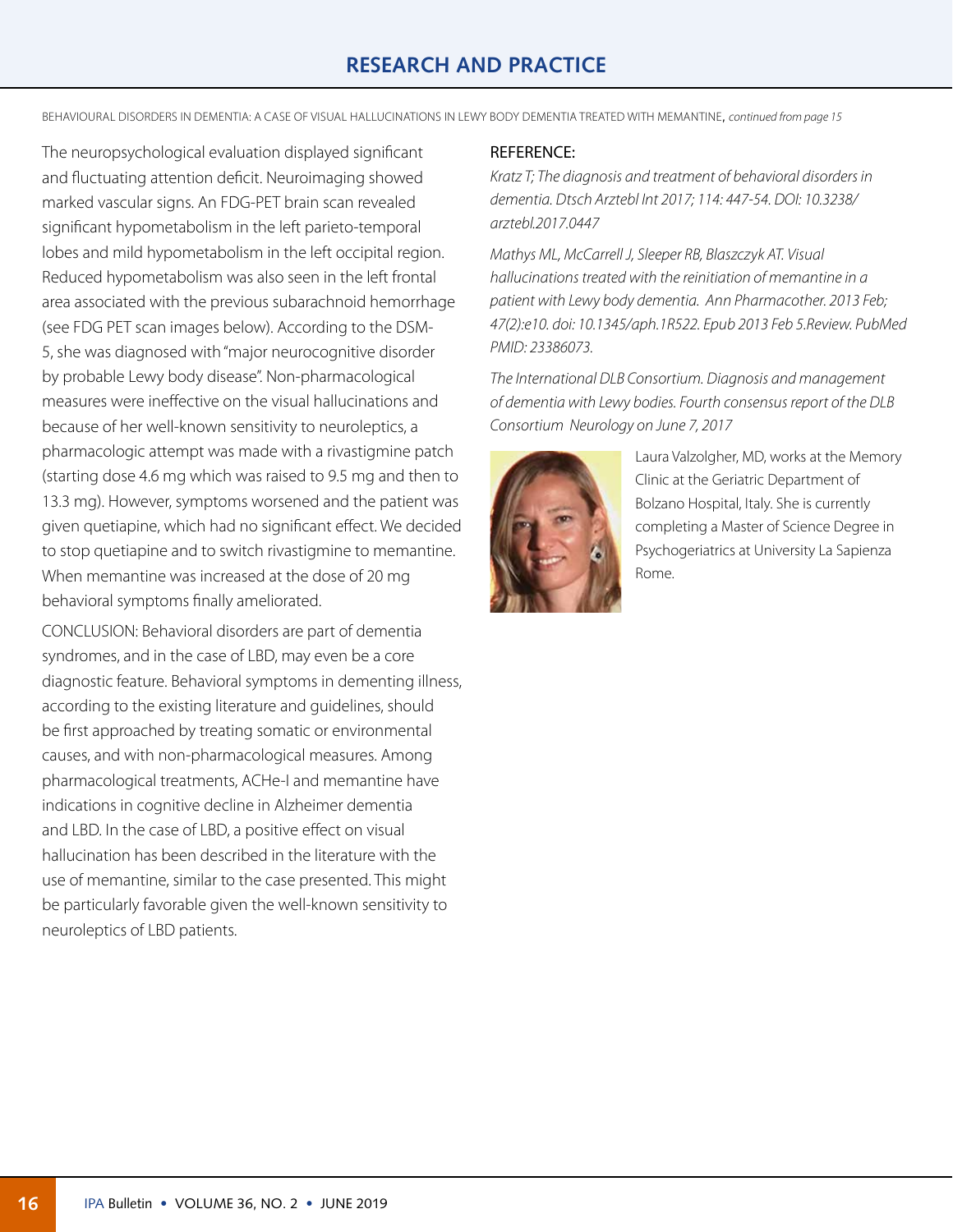## **EVALUATING A DEMENTIA MEMORY SERVICE FROM TWO SIDES OF THE COIN: AN ACADEMIC AND CLINICAL PERSPECTIVE**

*Dr Clarissa Giebel and Cassie Eastham University of Liverpool, NIHR CLAHRC NWC*

#### Key highlights:

- Working jointly with clinicians and academics as equal partners improves learning and knowledge exchange
- Service evaluations are a great way to assess existing and implemented services, and derive learning from these

Young-onset dementia (YOD) affects approximately 40,000 people in the UK alone. If someone has a diagnosis of dementia, and is below 65 years of age, they are diagnosed with YOD. But that doesn't mean it only happens to people in their 60s. There are people diagnosed with YOD in their 40s [\(https://www.elder.org/the-elder/dementia-care-tracey](https://www.elder.org/the-elder/dementia-care-tracey-shorthouse-living-with-early-onset-dementia/)[shorthouse-living-with-early-onset-dementia/](https://www.elder.org/the-elder/dementia-care-tracey-shorthouse-living-with-early-onset-dementia/)). And in their 30s. And even in their 20s in extreme cases ([https://](https://www.express.co.uk/news/uk/831214/Mother-early-onset-Alzheimer-dementia) [www.express.co.uk/news/uk/831214/Mother-early-onset-](https://www.express.co.uk/news/uk/831214/Mother-early-onset-Alzheimer-dementia)[Alzheimer-dementia\)](https://www.express.co.uk/news/uk/831214/Mother-early-onset-Alzheimer-dementia).

There is obviously lots of variation in lifestyle between one's 30s and one's 50s for example. People might have a busy career and job, might have financial restraints and a mortgage, might have children to care for, and sometime their parents to care for (as well). So, people lead busy lives. If we try and compare this to someone in their 80s for instance, they will be retired, might be more frail and have at times limited mobility, and are less likely to be caring for someone (unless it is their spouse).

So, receiving a diagnosis of dementia for someone in their 30s or 40s can have a much different impact than for someone in their 80s. But it's not only the person living with dementia that is affected by it, but also their families. It can come as a great shock if your spouse gets diagnosed so early in their lives [\(https://www.theguardian.com/lifeandstyle/2011/](https://www.theguardian.com/lifeandstyle/2011/nov/21/picks-disease-early-onset-dementia) [nov/21/picks-disease-early-onset-dementia\)](https://www.theguardian.com/lifeandstyle/2011/nov/21/picks-disease-early-onset-dementia). When caring for a spouse with YOD, the family care giver is most often

In order to address the needs of different patient groups (i.e. dementia), we researchers can benefit from being immersed in active

employeed and has other responsibilities. In some cases, the family care giver may decide to give up their job to support their loved one with YOD full-time.

To see whether a local memory service in the North West of England was addressing the needs of people with YOD and their families, we worked together with an occupational therapist from the memory clinic and people affected by YOD. Being a researcher, it was a great experience supporting the clinician to learn about her, support her, and evaluate her service. Often, we researchers might only think of working within the research environment, but being involved in such an applied service evaluation with a clinician, which was guided by the interests of the NHS Trust, was really insightful.

It was also a good way of getting to know the local memory service better, and how it works. Often, we might only research services without being truly emerged in them. So this service evaluation allowed me as a researcher to link-up with local clinicians in the field of dementia, and make sure that their project generated academically-sound evidence, which would be able to support them in the future to make changes and potential improvements to their service. These were my experiences of working together on this YOD project, and what follows are Cassie's experiences.

(Cassie) Taking part in a Trust audit of the NICE clinical guidelines for dementia, *I (Cassie Eastham)* was asked the question of what do we do for people living with young onset dementia? I started thinking. As a service we accept

EVALUATING A DEMENTIA MEMORY SERVICE FROM TWO SIDES OF THE COIN: AN ACADEMIC AND CLINICAL PERSPECTIVE, *[continued on next page](#page-0-0)*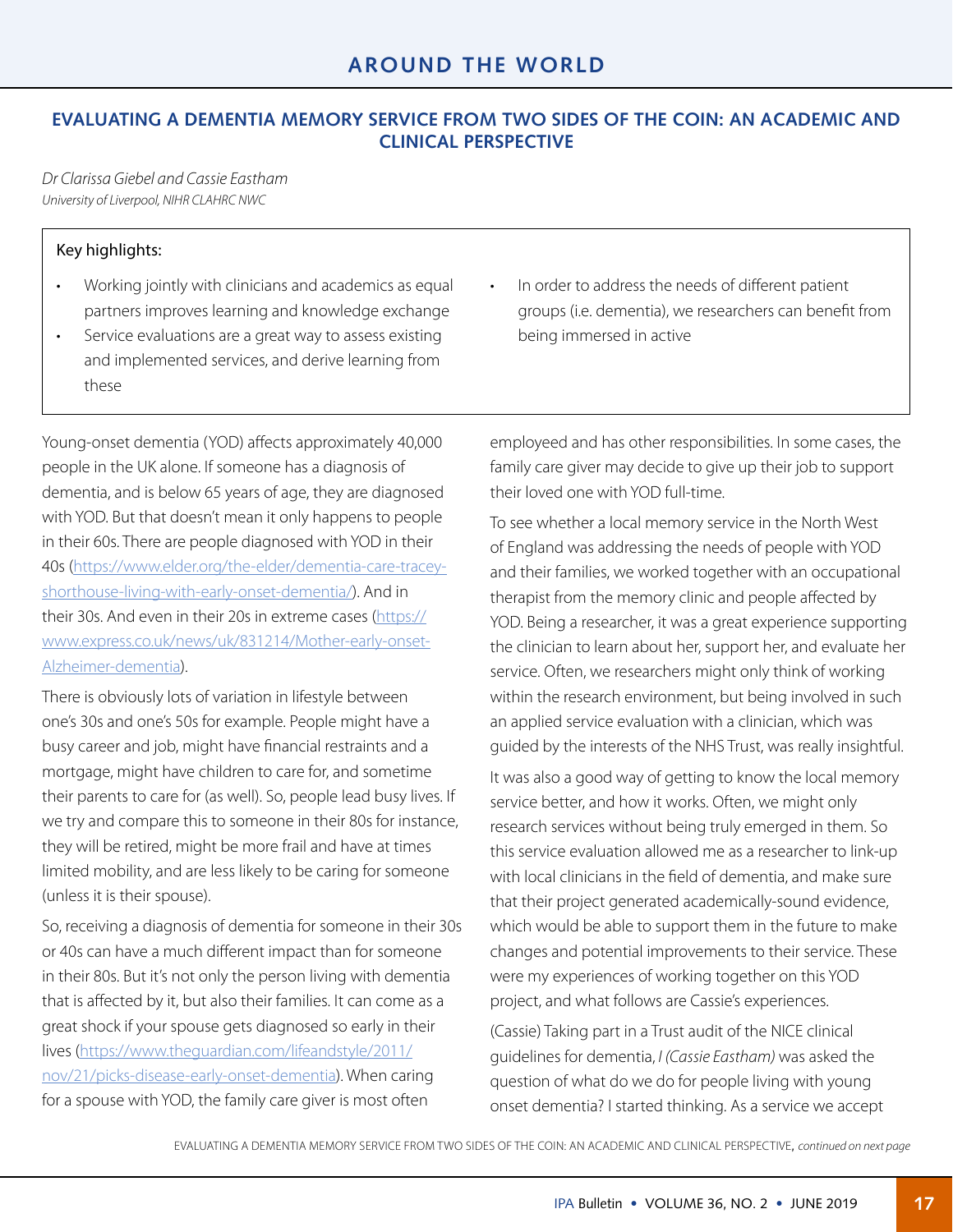# **AROUND THE WORLD**

EVALUATING A DEMENTIA MEMORY SERVICE FROM TWO SIDES OF THE COIN: AN ACADEMIC AND CLINICAL PERSPECTIVE, *[continued from page](#page-0-0) 17*

referrals for people experiencing memory problems regardless of their age, but is that enough? And what happened to people after we had made a diagnosis? The questions stayed with me as I went about my usual work. I had also recently realised that I wanted to incorporate research into my professional practice, but I was still trying to figure out what this might involve.

With near perfect timing, the Collaboration for Leadership in Applied Health Research and Care North West Coast (CLAHRC NWC) gave me the opportunity to investigate and evaluate just how well our service was meeting the needs of younger people and their families. It also supported me to develop my practical research and leadership skills, taking me far out of my comfort zone along the way. Having to put together a steering group of interested individuals and agencies, presenting the project to senior leadership team meetings and taking a poster presentation to the UK Dementia Congress, all contributed to building my confidence and identity as a clinical researcher.

The relationships that I have developed with other organisations havce led to us being able to implement new projects in partnership and to start improving the availability of activities and support for people living with young onset dementia. Within this, I have been able to use the knowledge and skills that I learned through the programme to build evaluation into the projects that we are implementing. Most importantly of all, I have been able to see the results of listening to the people who have used our service and started to make things better for those who will use it in the future. So, all in all, both Cassie and I have benefited from working on this service evaluation together, sharing knowledge and experiences and learning from being immersed in the other setting (academia and clinical practice). I am not sure how common this very applied work is in other countries, but I hope this might spark some ideas to help apply research in the real-life settings and address the needs and interests of local hospitals and clinical settings, and those affected by dementia and other conditions.



Dr. Giebel is a dementia researcher specializing in everyday functioning and enabling people with dementia to stay in their own home for as long as possible. In her current role at the University of Liverpool and at the NIHR CLAHRC NWC, she particularly focuses on health inequalities in people with dementia and

their carers, working on both national and international projects.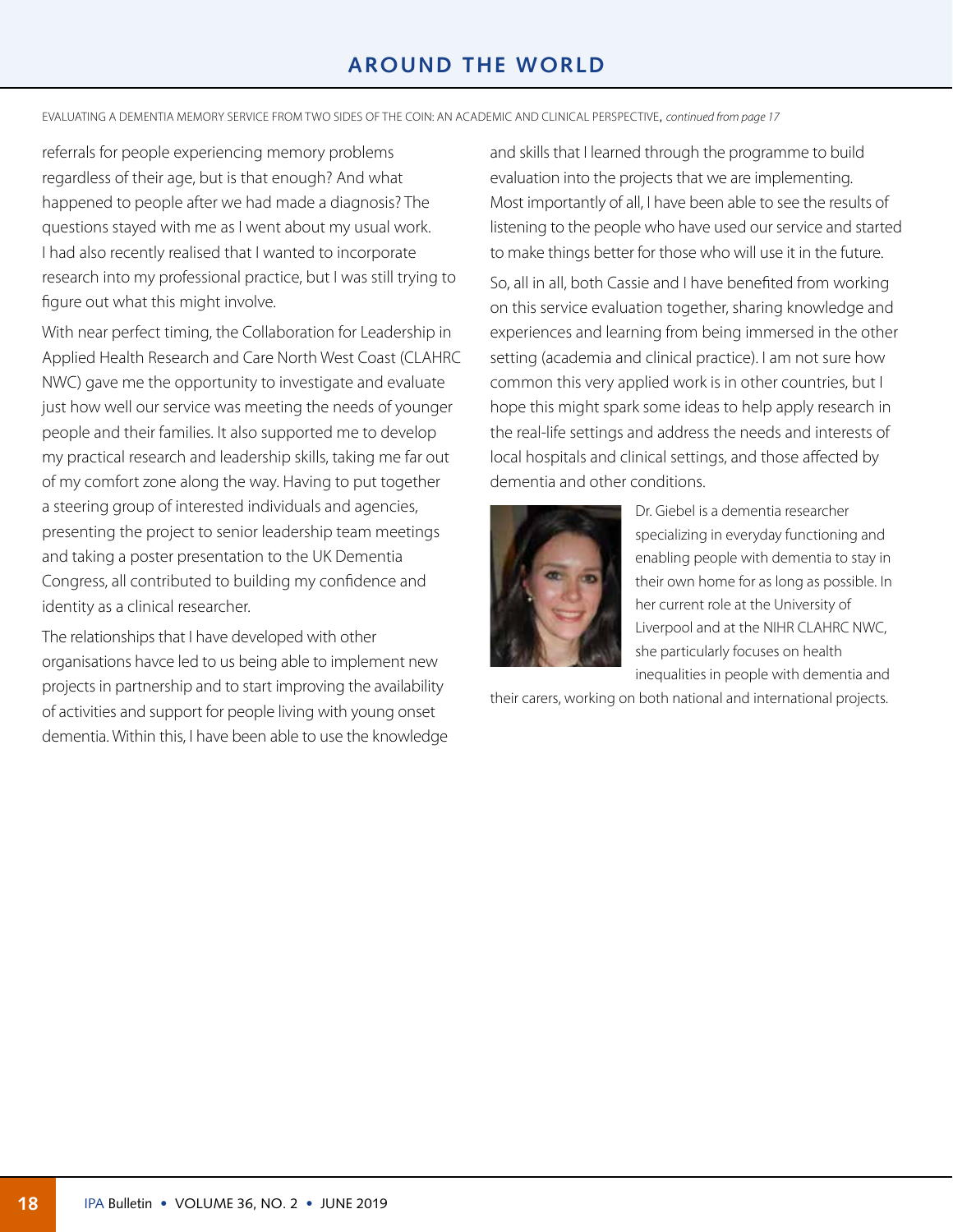## **A BRIEF BOOK INTRODUCTION ON THE MENTAL HEALTH AND ILLNESS OF THE ELDERLY**

*Kuei-Yu Liang, MD, MS*

*Director, Division of Geriatric Psychiatry, Mental Health Center, Wei-Gong Memorial Hospital, Miaoli, Taiwan Secretary-General, Taiwanese Society of Geriatric Psychiatry*

**Mental Health** and Illness of the Elderly

<sup>2</sup> Springer

*The Mental Health and Illness of the Elderly* is one of seven volumes on Mental Health and Illness Worldwide. The editors, Helen Chiu (Hong Kong) and Ken Shulman (Canada), are top experts from Hong Kong and Canada and they invite outstanding authors from different countries of the world.

Although published in 2017, I still want to make a brief introduction since it is a book worth reading. This book is divided into three sections: The Global Challenge of Aging Populations; Diagnosis and Assessment; and Treatment and Services. It emphasizes on a public health and epidemiological perspective, and also exhibits recent progress in research and service delivery.

As is known to all, aging is an inevitable and irreversible decline in viability and an increase in vulnerability. One of the distinctive viewpoints in this book is the chapter "Successful Aging". Although human aging is associated with progressive physical and cognitive weakening, recent research recognized enhancement in psychological well-being across the life span. There is a growing interest in exploring strategies to achieve successful aging.

Moreover, physiological changes with aging render us more susceptible to various diseases. The common mental disorders in the elderly, including neurodegenerative disorders, delirium, mood and anxiety disorders, and schizophrenia were embodied in this book. Physical comorbidity was also addressed because it was a common problem in older adults. Considering the complexity of prescribing medications for elderly patients, the editors assigned two chapters to discuss pharmacotherapy for mood and anxiety disorders and dementia.

Another highlight of this book comprises the themes of mental capacity and health economics of service. In the chapter of "Capacity Assessment", the author demonstrates how decent capacity assessment can support legal capacity and other related human rights. Through illustrations in "Elderly Services, Community Care, and Health Economics of Service", readers can understand the basics of health economics that determine which intervention or service offers the best value for money.

In summary, this book integrates current knowledge in mental disorders among the elderly, while underlining the necessity of integration of medical and healthcare professionals in mental health care.

Available on [https://www.springer.com/kr/](https://www.springer.com/kr/book/9789811024122) [book/9789811024122](https://www.springer.com/kr/book/9789811024122)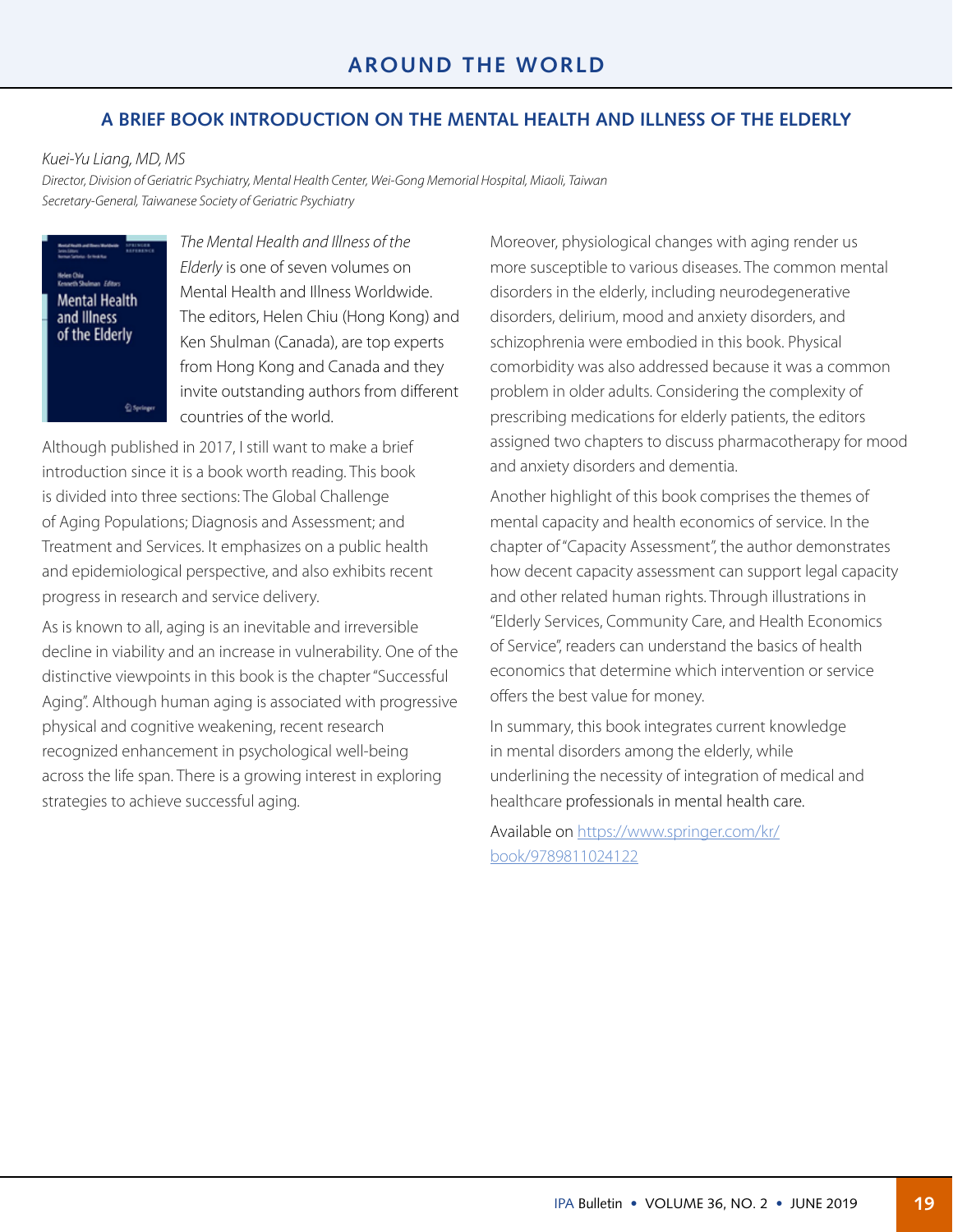## **ENGAGING FOR CHANGE IN GERIATRIC PSYCHIATRY: REPORT FROM THE 2019 AAGP ANNUAL MEETING IN ATLANTA**

*Karen Reimers, MD, FRCPC Adjunct Assistant Professor, University of Minnesota, USA*

#### Key highlights:

- The 2019 AAGP Annual Meeting, with the theme of "Engage for Change: Preparing and Partnering for the Future of Geriatric Mental Health" was held from Friday, 1 March 2019 - Monday, 4 March 2019 at the Hilton Atlanta, Georgia.
- The meeting was a resounding success covering a range of topics, many related to policy and advocacy in

geriatric psychiatry

• IPA members are invited to attend the AAGP 2020 Annual Meeting: Translating Research Evidence into Clinical Geriatric Mental Healthcare, to be held at the Grand Hyatt in San Antonio, Texas from 13-16 March 2020



The American Association for Geriatric Psychiatry (AAGP) was founded in 1978 to foster the specialty of geriatric psychiatry and promote the delivery of quality mental health care to the aging population. Today, the AAGP is an established membership association of nearly 2,000 geriatric psychiatrists and other health care professionals in the United States, Canada, and abroad, dedicated to the mental well-being of older adults.

The 2019 AAGP Annual Meeting, with the theme of "Engage for Change: Preparing and Partnering for the Future of Geriatric Mental Health" was held from Friday, 1 March 2019 - Monday, 4 March 2019 at the Hilton Atlanta, Georgia. A special Full Day Event was also held on Thursday, 28 February 2019, which included a full-day practice workshop, "Understanding a Career in Geriatric Psychiatry, from the Basics to the Complex". Further workshops and special

www.AAGPmeefing.org

sessions included a full day Geriatric Psychiatry Board Review Course, a Geriatric Psychiatry Fellowship Program Training Directors' Workshop, and a Neuroscience Teaching Day.

Plenary sessions at the main meeting included a variety of topics, mostly with an advocacy and policy focus, including Physician Leadership in the Opioid Epidemic and Changes in Health Policy at the Substance Abuse & Mental Health Services Administration (SAMHSA).

Throughout the AAGP Annual Meeting, research of the AAGP membership was highlighted through many CME sessions, including New Research and a Late Breaking Poster Session. Presenters included several IPA members and other leaders in the field of dementia research. Presentations covered major mental disorders of late life, clinical pharmacotherapy and psychosocial treatments for late-life mental illness, age-related changes in pharmacologic response, behavioral

ENGAGING FOR CHANGE IN GERIATRIC PSYCHIATRY: REPORT FROM THE 2019 AAGP ANNUAL MEETING IN ATLANTA, *[continued on next page](#page-0-0)*